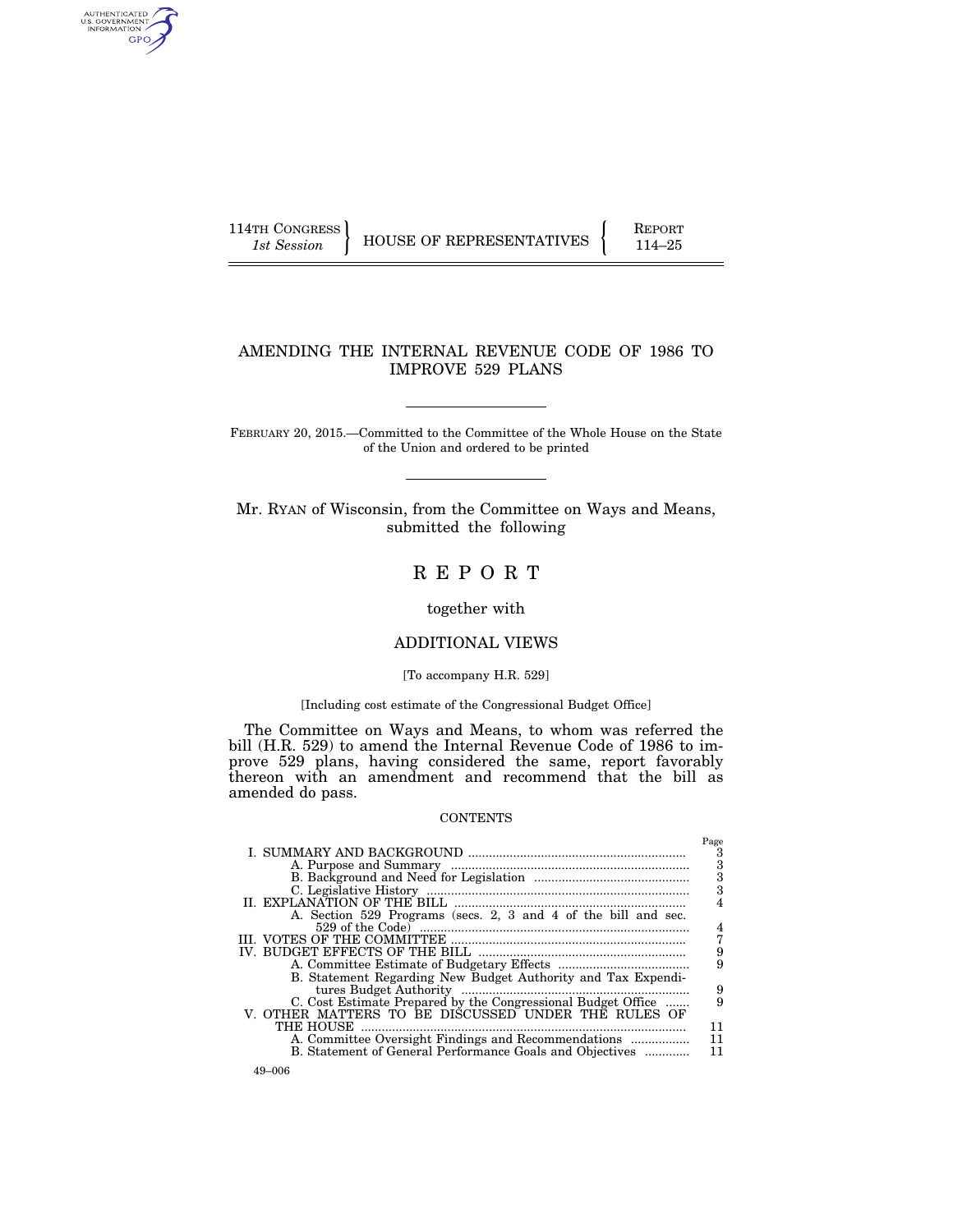| F. Congressional Earmarks, Limited Tax Benefits, and Limited<br>VI. CHANGES IN EXISTING LAW MADE BY THE BILL. AS REPORTED | -11-<br>11<br>11<br>12<br>12<br>12<br>12 |
|---------------------------------------------------------------------------------------------------------------------------|------------------------------------------|
|                                                                                                                           |                                          |
|                                                                                                                           | 20                                       |
|                                                                                                                           |                                          |

#### The amendment is as follows:

Strike all after the enacting clause and insert the following:

#### **SECTION 1. FINDINGS AND PURPOSE.**

(a) FINDINGS.—Congress finds the following:

(1) When the Economic Growth and Tax Relief Reconciliation Act of 2001 became law, the tax treatment of section 529 college savings plans was changed so that qualified distributions were no longer taxed as income. The favorable tax treatment of college savings plans was made permanent with the passage of the Pension Protection Act of 2006.

(2) Section 529 college savings plans empower middle-class families to accumulate savings to offset the rising costs of attending college.

(3) The latest data from the College Savings Plan Network shows that there are 11.83 million 529 accounts open throughout all 50 states, which represent \$244.5 billion in total assets. The average 529 account size is \$20,671.

(4) States that sponsor 529 college savings plans have taken steps to ensure these plans are a tool that all families can use to save for college, including setting minimum contributions as low as \$25 per month to encourage participation by families of all income levels.

(5) The President's fiscal year 2016 Budget proposes raising taxes by taxing certain future distributions made from 529 college savings plans.

(6) The tax proposed by the President would discourage the use of 529 college savings plans, requiring families and students to take on more debt.

(7) Purchase of a computer represents a significant higher education expense and therefore should be eligible for qualified distributions under 529 college savings plans.

(b) PURPOSE.—It is the purpose of this Act to—

(1) enact policies that strengthen 529 college savings plans, and

(2) make 529 plans more modern, consumer-friendly, and responsive to the realities faced by students today.

#### **SEC. 2. COMPUTER TECHNOLOGY AND EQUIPMENT PERMANENTLY ALLOWED AS A QUALI-FIED HIGHER EDUCATION EXPENSE FOR SECTION 529 ACCOUNTS.**

(a) IN GENERAL.—Section  $529(e)(3)(A)(iii)$  of the Internal Revenue Code of 1986 is amended to read as follows:

''(iii) expenses for the purchase of computer or peripheral equipment (as defined in section  $168(i)(2)(B)$ ), computer software (as defined in section 197(e)(3)(B)), or Internet access and related services, if such equipment, software, or services are to be used primarily by the beneficiary during any of the years the beneficiary is enrolled at an eligible educational institution."

(b) EFFECTIVE DATE.—The amendment made by this section shall apply to taxable years beginning after December 31, 2014.

#### **SEC. 3. ELIMINATION OF DISTRIBUTION AGGREGATION REQUIREMENTS.**

(a) IN GENERAL.—Section  $529(c)(3)$  of the Internal Revenue Code of 1986 is amended by striking subparagraph (D).

(b) EFFECTIVE DATE.—The amendment made by this section shall apply to distributions after December 31, 2014.

#### **SEC. 4. RECONTRIBUTION OF REFUNDED AMOUNTS.**

(a) IN GENERAL.—Section  $529(c)(3)$  of the Internal Revenue Code of 1986, as amended by section 3, is amended by adding at the end the following new subparagraph:

''(D) SPECIAL RULE FOR CONTRIBUTIONS OF REFUNDED AMOUNTS.—In the case of a beneficiary who receives a refund of any qualified higher education expenses from an eligible educational institution, subparagraph (A) shall not apply to that portion of any distribution for the taxable year which is recontributed to a qualified tuition program of which such individual is a beneficiary, but only to the extent such recontribution is made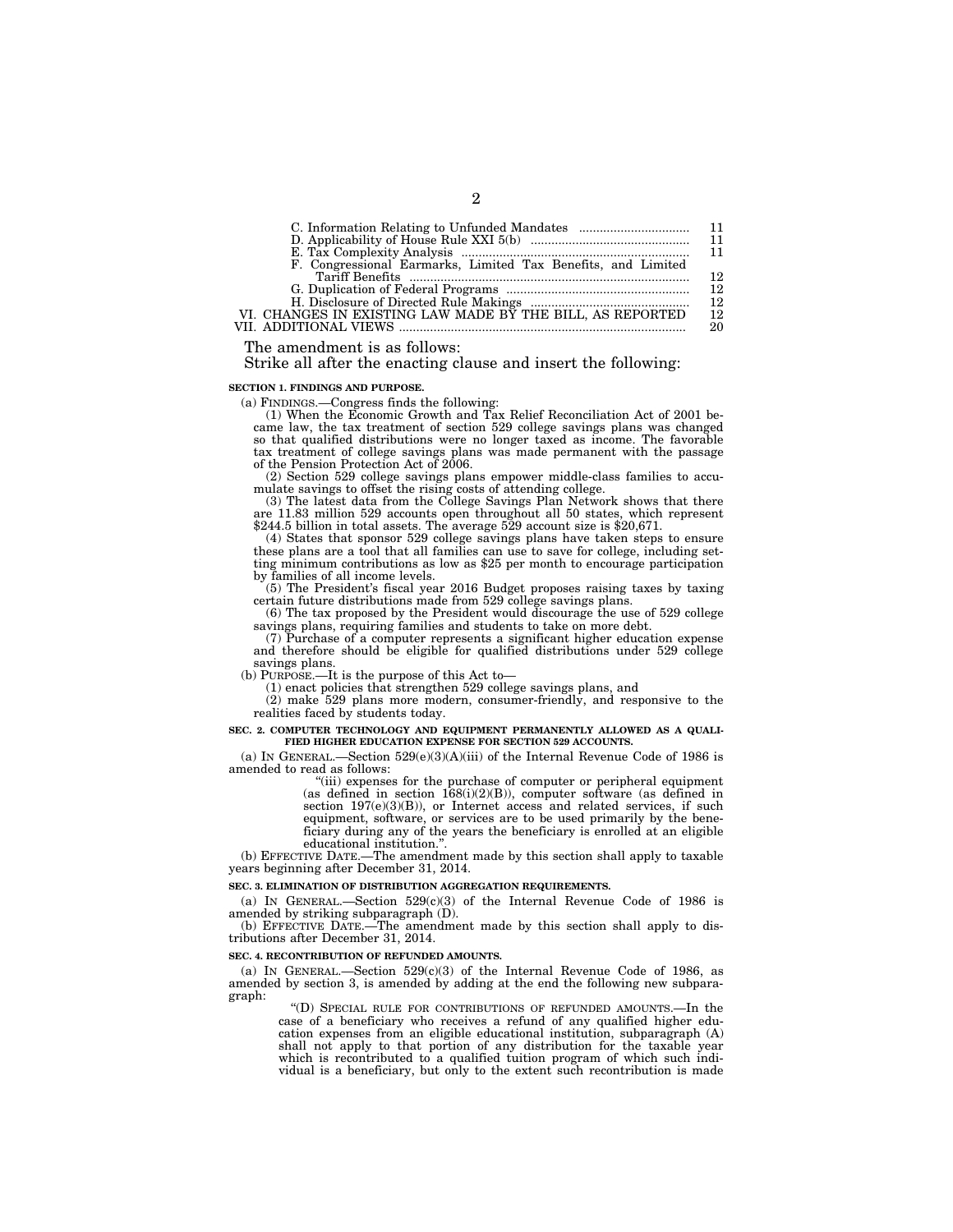not later than 60 days after the date of such refund and does not exceed the refunded amount.''. (b) EFFECTIVE DATE.

(1) IN GENERAL.—The amendment made by this section shall apply with respect to refunds of qualified higher education expenses after December 31, 2014. (2) TRANSITION RULE.—In the case of a refund of qualified higher education expenses received after December 31, 2014, and before the date of the enactment of this Act, section  $529(c)(3)(D)$  of the Internal Revenue Code of 1986 (as added by this section) shall be applied by substituting ''not later than 60 days after the date of the enactment of this subparagraph'' for ''not later than 60 days after the date of such refund''.

## **I. SUMMARY AND BACKGROUND**

## A. PURPOSE AND SUMMARY

H.R. 529, reported by the Committee on Ways and Means, modernizes and improves the treatment of college savings programs under section 529 of the Internal Revenue Code of 1986 (''529 plans''). It treats computer equipment and technology expenses as qualified higher education expenses, and removes the aggregation requirement for distributions. The bill also protects from tax and penalties amounts taken as distributions, paid as tuition, and then refunded, provided such amounts are re-contributed to the 529 plan within 60 days.

#### B. BACKGROUND AND NEED FOR LEGISLATION

The Committee believes that 529 plans are an important vehicle for encouraging middle-income families to save for higher education, and that these plans should be modernized, improved, and simplified for such families.

#### C. LEGISLATIVE HISTORY

## BACKGROUND

H.R. 529 was introduced on January 26, 2015, and was referred to the Committee on Ways and Means.

#### COMMITTEE ACTION

The Committee on Ways and Means marked up H.R. 529, a bill to amend the Internal Revenue Code of 1986 to improve 529 plans on February 12, 2015, and ordered the bill, as amended, favorably reported (with a quorum being present).

#### COMMITTEE HEARINGS

The tax treatment of 529 plans was discussed at a full Committee hearing on the President's Fiscal Year 2016 Budget Proposal with Secretary of the Treasury Jacob J. Lew (February 3,  $2015$ ).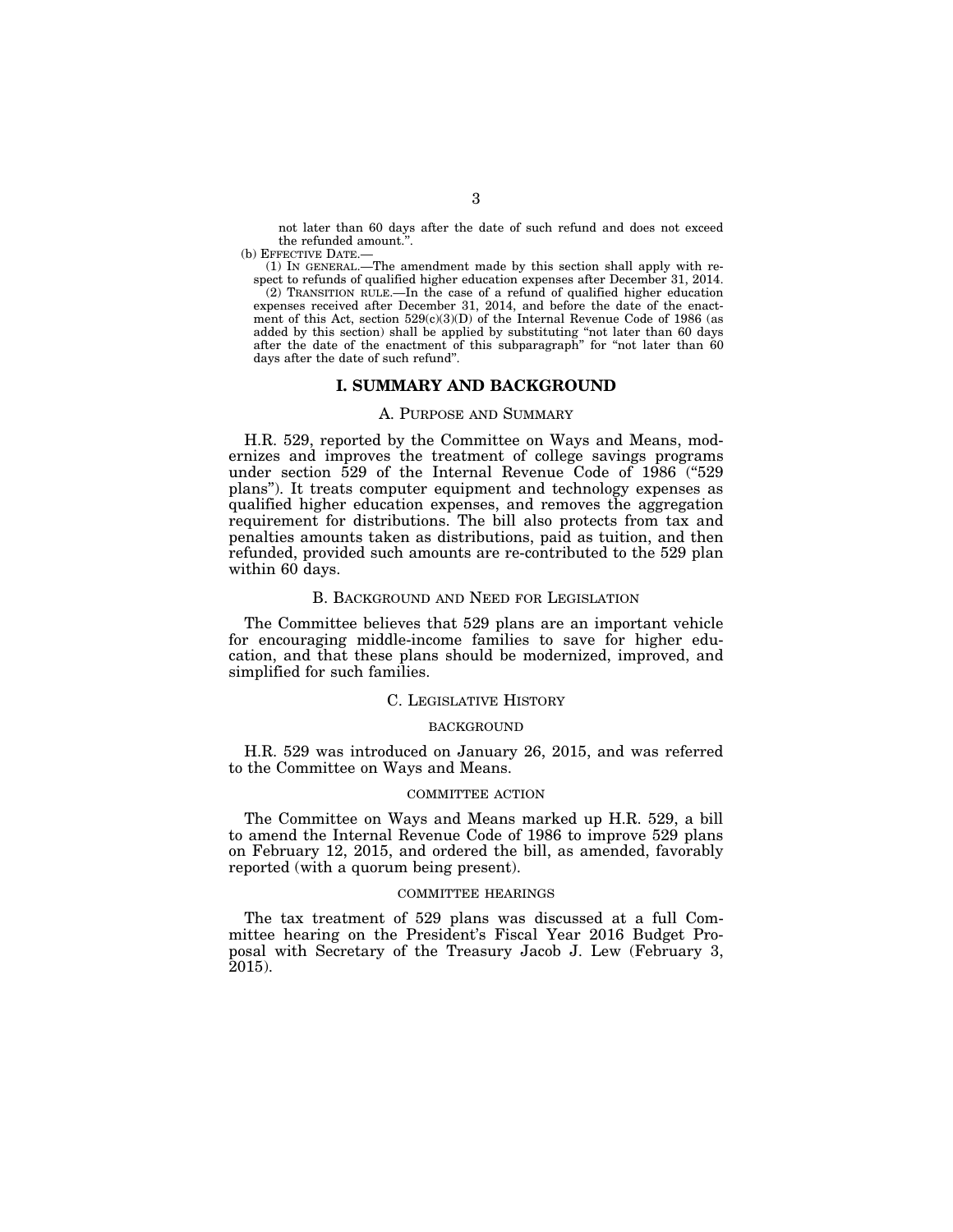# **II. EXPLANATION OF THE BILL**

## A. SECTION 529 PROGRAMS (SECS. 2, 3 AND 4 OF THE BILL AND SEC. 529 OF THE CODE)

#### PRESENT LAW

## SECTION 529 QUALIFIED TUITION PROGRAMS

## *In general*

A qualified tuition program is a program established and maintained by a State or agency or instrumentality thereof, or by one or more eligible educational institutions, which satisfies certain requirements and under which a person may purchase tuition credits or certificates on behalf of a designated beneficiary that entitle the beneficiary to the waiver or payment of qualified higher education expenses of the beneficiary (a ''prepaid tuition program''). Section 529 1 provides specified income tax and transfer tax rules for the treatment of accounts and contracts established under qualified tuition programs.2 In the case of a program established and maintained by a State or agency or instrumentality thereof, a qualified tuition program also includes a program under which a person may make contributions to an account that is established for the purpose of satisfying the qualified higher education expenses of the designated beneficiary of the account, provided it satisfies certain specified requirements (a ''savings account program''). Under both types of qualified tuition programs, a contributor establishes an account for the benefit of a particular designated beneficiary to provide for that beneficiary's higher education expenses.

In general, prepaid tuition contracts and tuition savings accounts established under a qualified tuition program involve prepayments or contributions made by one or more individuals for the benefit of a designated beneficiary. Decisions with respect to the contract or account are typically made by an individual who is not the designated beneficiary. Qualified tuition accounts or contracts generally require the designation of a person (generally referred to as an ''account owner'') 3 whom the program administrator (oftentimes a third party administrator retained by the State or by the educational institution that established the program) may look to for decisions, recordkeeping, and reporting with respect to the account established for a designated beneficiary. The person or persons who make the contributions to the account need not be the same person who is regarded as the account owner for purposes of administering the account. Under many qualified tuition programs, the account owner generally has control over the account or contract, including the ability to change designated beneficiaries and to withdraw funds at any time and for any purpose. Thus, in practice, qualified tuition accounts or contracts generally involve a contributor, a designated beneficiary, an account owner (who oftentimes is not the

 $\rm ^1$  Except where otherwise specified, all section references are to the Internal Revenue Code of 1986, as amended (the "Code").

of 1986, as amended (the "Code").<br><sup>2</sup> For purposes of this description, the term "account" is used interchangeably to refer to a pre-<br>paid tuition benefit contract or a tuition savings account established pursuant to a qua

tion program.<br><sup>3</sup> Section 529 refers to contributors and designated beneficiaries, but does not define or other-<br>wise refer to the term "account owner," which is a commonly used term among qualified tuition programs.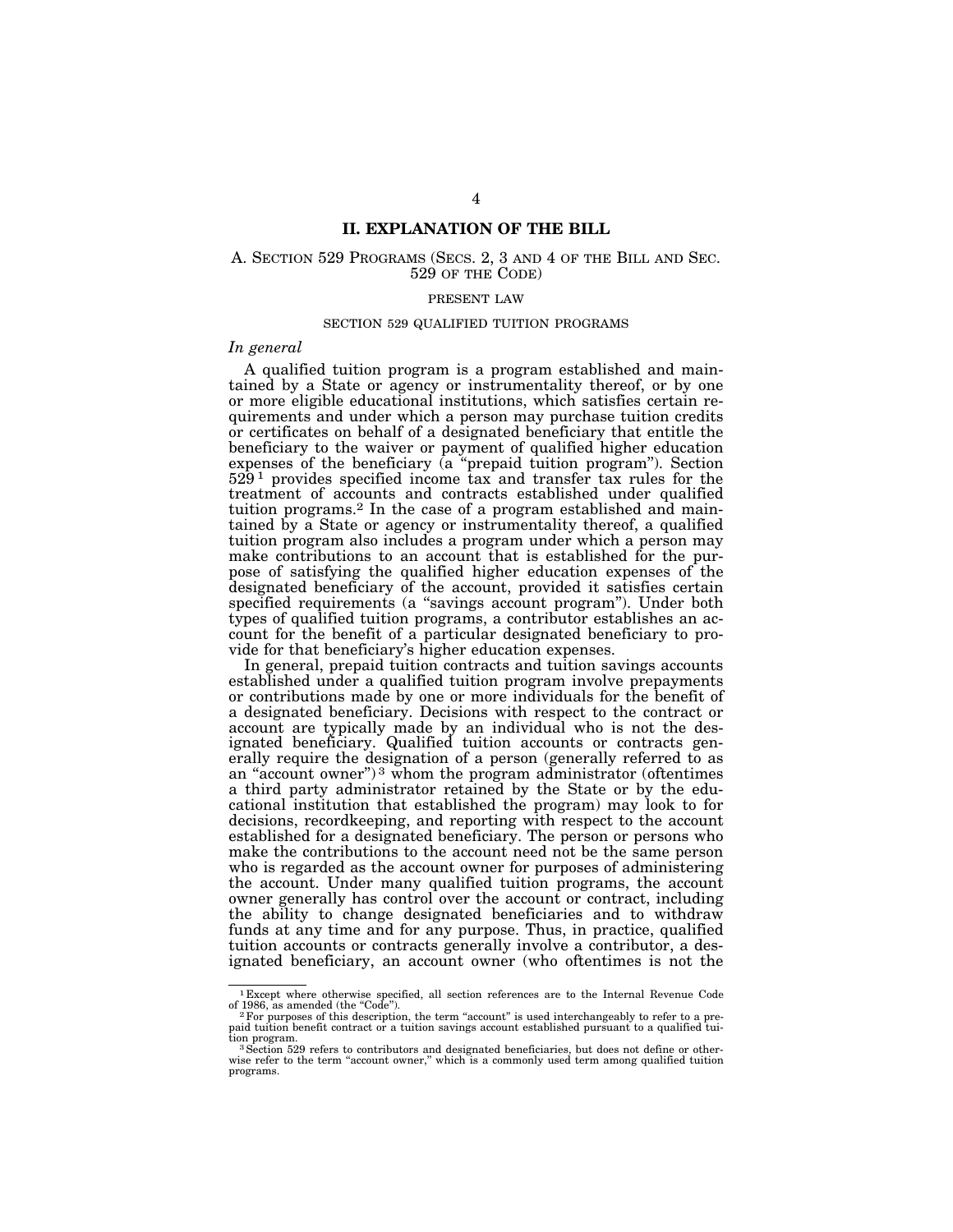contributor or the designated beneficiary), and an administrator of the account or contract.

#### QUALIFIED HIGHER EDUCATION EXPENSES

For purposes of receiving a distribution from a qualified tuition program that qualifies for favorable tax treatment under the Code, qualified higher education expenses means tuition, fees, books, supplies, and equipment required for the enrollment or attendance of a designated beneficiary at an eligible educational institution, and expenses for special needs services in the case of a special needs beneficiary that are incurred in connection with such enrollment or attendance. Qualified higher education expenses generally also include room and board for students who are enrolled at least halftime. For taxable years 2009 and 2010 only, qualified higher education expenses included the purchase of any computer technology or equipment, or Internet access or related services, if such technology or services were to be used by the beneficiary or the beneficiary's family during any of the years a beneficiary was enrolled at an eligible institution.

#### CONTRIBUTIONS TO QUALIFIED TUITION PROGRAMS

Contributions to a qualified tuition program must be made in cash. Section 529 does not impose a specific dollar limit on the amount of contributions, account balances, or prepaid tuition benefits relating to a qualified tuition account; however, the program is required to have adequate safeguards to prevent contributions in excess of amounts necessary to provide for the beneficiary's qualified higher education expenses. Contributions generally are treated as a completed gift eligible for the gift tax annual exclusion. Contributions are not tax deductible for Federal income tax purposes, although they may be deductible for State income tax purposes. Amounts in the account accumulate on a tax-free basis (i.e., income on accounts in the plan is not subject to current income tax).

A qualified tuition program may not permit any contributor to, or designated beneficiary under, the program to direct (directly or indirectly) the investment of any contributions (or earnings thereon) more than two times in any calendar year, and must provide separate accounting for each designated beneficiary. A qualified tuition program may not allow any interest in an account or contract (or any portion thereof) to be used as security for a loan.

#### DISTRIBUTIONS FROM QUALIFIED TUITION PROGRAMS

Distributions from a qualified tuition program are excludable from the distributee's gross income to the extent that the total distribution does not exceed the qualified higher education expenses incurred for the beneficiary.4

If distribution from a qualified tuition program exceeds the qualified higher education expenses incurred for the beneficiary, the amount includible in gross income is determined, first, by applying the annuity rules of section  $72<sup>5</sup>$  to determine the amount which would be includible in gross income if none of the amount distrib-

 $\text{Sec. } 529(c)(3)(B)(i)$  and (ii)(I).

<sup>5</sup> Under section 72, a distribution is includible in income to the extent that the distribution represents earnings on the contribution to the program, determined on a pro rata basis.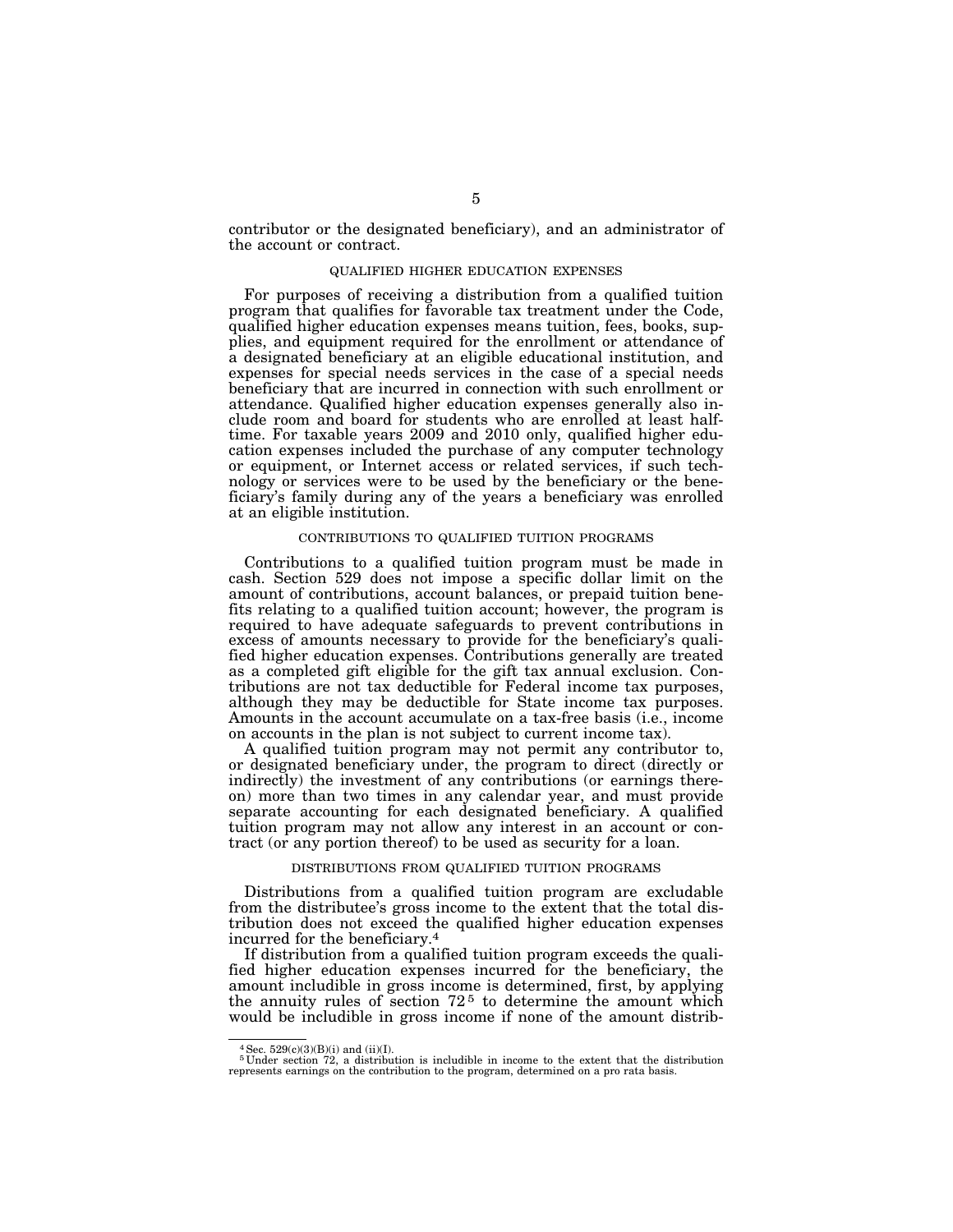uted was for qualified higher education expenses and, then, reducing that amount by an amount which bears the same ratio to that amount as the qualified higher education expenses bear to the amount of the distribution.6

For example, assume a taxpayer had \$5,000 in a qualified tuition program account, \$4,000 of which was the amount contributed. Also assume the taxpayer withdraws \$1,000 from the account and \$500 is used for qualified higher education expenses. First, the taxpayer applies the annuity rules of section 72 which results in \$200 being included in income under section 72 assuming none of the distribution is used for qualified higher education expenses. Then the taxpayer reduces the \$200 by one-half because 50 percent of the distribution was used for qualified higher education expenses. Thus, \$100 is includible in gross income. This amount is subject to an additional 10-percent tax (unless an exception applies).

The Code provides that, except as provided by the Secretary of the Treasury (''Secretary''), for purposes of this calculation, the taxpayer's account value, income, and investment amount, are generally measured as of December 31st of the taxable year in which the distribution was made. The Secretary has issued guidance providing that the earnings portion of a distribution is to be computed on the date of each distribution.7

In the case of an individual who is the designated beneficiary for more than one qualified tuition program, all such accounts are aggregated for purposes of calculating the earnings in the account under section 72. The Secretary has provided in guidance that this aggregation is required only in the case of accounts contained within the same 529 program, having the same account owner and the same designated beneficiary.<sup>8</sup>

#### REASONS FOR CHANGE

The Committee recognizes that computer technology is an essential part of higher education, and thus believes that funds used to purchase such technology should be considered a qualified educational expense for purposes of section 529. Additionally, the Committee believes that certain rules requiring aggregation of section 529 accounts are difficult to administer, adding a burden to 529 administrators. Finally, the Committee believes that 529 programs should be able to allow students who have received a refund of tuition that had been paid with the proceeds of a 529 account to recontribute such refund back into the account without being taxed and penalized.

#### EXPLANATION OF PROVISION

The provision makes three modifications to section 529.

First, the provision provides that qualified higher education expenses include the purchase of computer or peripheral equipment (as defined in section  $168(i)(2)(B)$ ), computer software (as defined in section  $197(e)(3)(B)$ , or Internet access and related services if the equipment, software, or services are to be used primarily by the

<sup>6</sup>Sec. 529(c)(3)(A) and (B)(ii). 7 Notice 2001–81, 2001–2 C.B. 617, December 10, 2001.

<sup>8</sup> Ibid.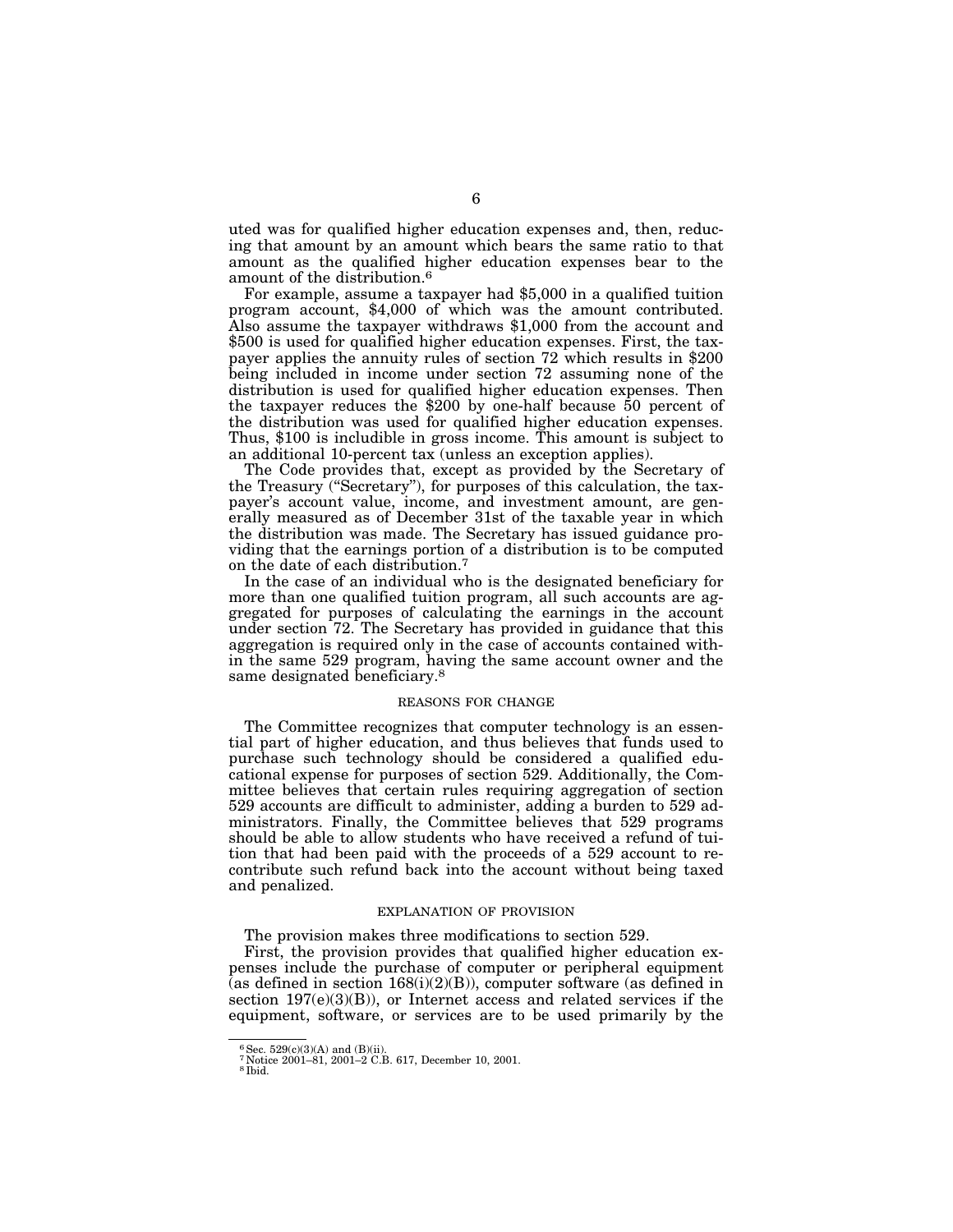beneficiary during any of the years the beneficiary is enrolled at an eligible education institution.

Second, the provision repeals the rules providing that section 529 accounts must be aggregated for purposes of calculating the amount of a distribution that is included in a taxpayer's income. Thus, in the case of a designated beneficiary who has received multiple distributions from a qualified tuition program in the taxable year, the portion of a distribution that represents earnings is now to be computed on a distribution-by-distribution basis, rather than an aggregate basis, such that the computation applies to each distribution from an account. The following example illustrates the operation of this provision: Assume that two designated savings accounts have been established by the same account owner within the same qualified tuition program for the same designated beneficiary. Account A contains \$20,000, all of which consists of contributed amounts (i.e., it has no earnings). Account B contains \$30,000, \$20,000 of which constitutes an investment in the account, and \$10,000 attributable to earnings on that investment. Assume a taxpayer were to receive a \$10,000 distribution from Account A, with none of the proceeds being spent on qualified higher education expenses. Under present law, both of the designated beneficiary's accounts would be aggregated for purposes of computing earnings. Thus, \$2,000 of the \$10,000 distribution from Account A (\$10,000 \* \$10,000/\$50,000) would be included in the designated beneficiary's income. Under the provision, the accounts would not be aggregated for purposes of determining earnings on the account. Thus, because Account A has no earnings, no amount of the distribution would be included in the designated beneficiary's income for the taxable year.

Third, the provision creates a new rule that provides, in the case of a designated beneficiary who received a refund of any higher education expenses, any distribution that was used to pay such refunded expenses shall not be subject to tax if the designated beneficiary recontributes the refunded amount to the qualified tuition program within 60 days of receiving the refund, only to the extent that such recontribution is not in excess of the refund. A transition rule allows for recontributions of amounts refunded after December 31, 2014 and before the date of enactment to be made not later than 60 days after the enactment of this provision.

#### EFFECTIVE DATE

The provision allowing computer technology to be considered a higher education expense is effective for taxable years beginning after December 31, 2014. The provision removing the aggregation requirement in the case of multiple distributions is effective for distributions made after December 31, 2014. The provision allowing a recontribution of refunded tuition amounts is effective for tuition refunded after December 31, 2014.

## **III. VOTES OF THE COMMITTEE**

In compliance with clause 3(b) of rule XIII of the Rules of the House of Representatives, the following statement is made concerning the vote of the Committee on Ways and Means in its con-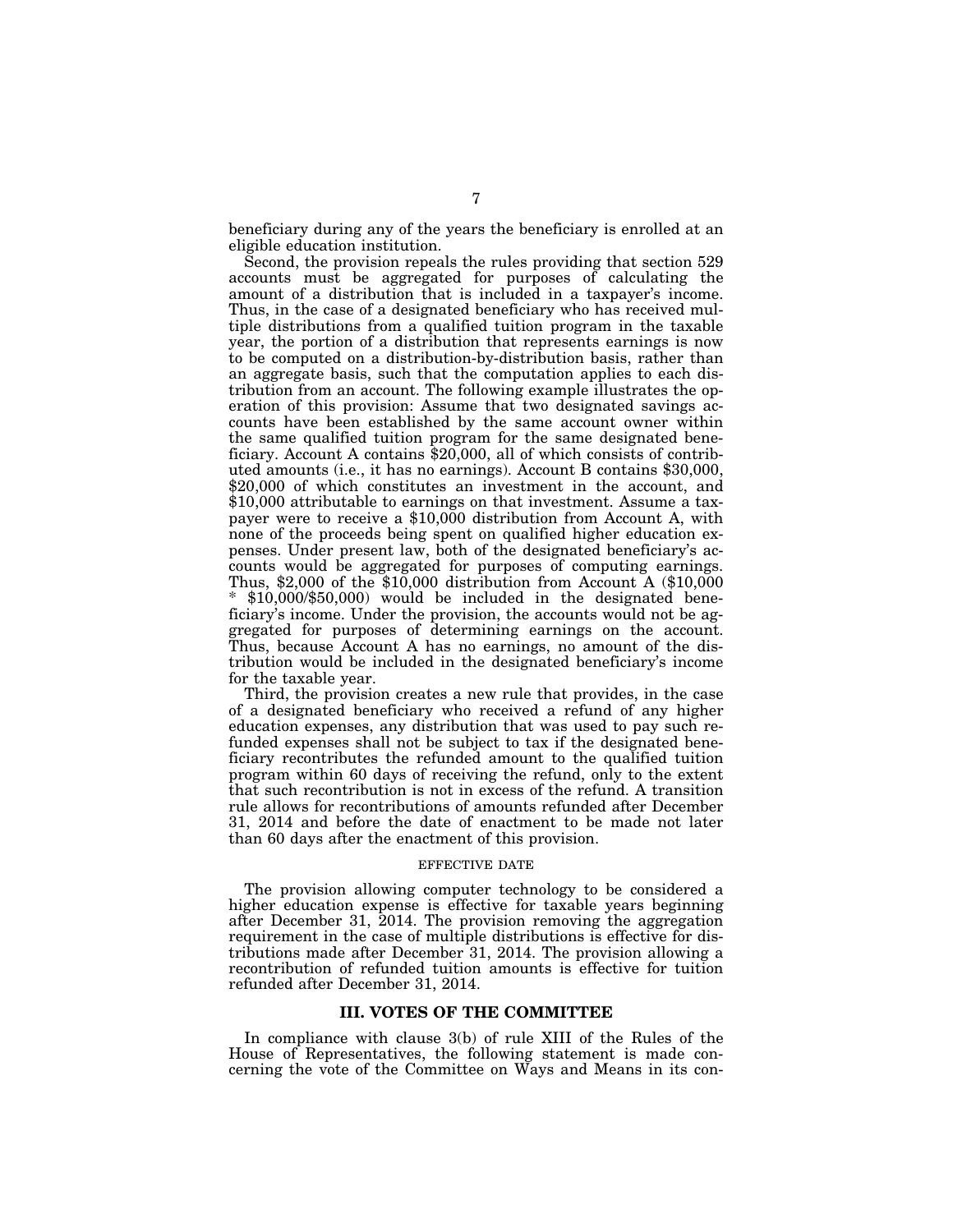sideration of H.R. 529, a bill to amend the Internal Revenue Code of 1986 to improve 529 plans on February 12, 2015.<br>The amendment by Mr. Davis to the amendment in the nature

of a substitute, in which, under the amendment, 529 programs would be required to provide certain information regarding contributions and distributions required by the Secretary to be made public in aggregate form, was not agreed to by a roll call vote of  $21$  nays to  $13$  yeas (with a quorum being present). The vote was as follows:

| Representative | Yea | Nav | Present | Representative | Yea | Nay | Present |
|----------------|-----|-----|---------|----------------|-----|-----|---------|
| Mr. Ryan       | .   | v   | .       | Mr. Levin      | v   |     |         |
| IMr. Johnson   |     | ✓   | .       | Mr. Rangel     | v   |     |         |
| Mr. Brady      |     | v   | .       | Mr. McDermott  | v   |     | .       |
| Mr. Nunes      | .   | ✓   | .       | Mr. Lewis      | ✓   | .   |         |
| Mr. Tiberi<br> |     | ✓   | .       | Mr. Neal       | ✓   |     |         |
| Mr. Reichert   | .   | ✔   | .       | Mr. Becerra    | v   | .   | .       |
| Mr. Boustany   |     | v   | .       | Mr. Doggett    | v   |     |         |
| Mr. Roskam     | .   | ✓   | .       | Mr. Thompson   | ✓   | .   |         |
| Mr. Price      | .   | .   | .       | Mr. Larson     | .   |     |         |
| Mr. Buchanan   | .   | ✓   | .       | Mr. Blumenauer | ✓   | .   |         |
| Mr. Smith (NE) | .   | ✓   | .       | Mr. Kind       | ✓   | .   |         |
| Mr. Schock     | .   | v   | .       | Mr. Pascrell   | v   |     |         |
| Ms. Jenkins    | .   | ✓   | .       | Mr. Crowley    | ✓   |     |         |
| Mr. Paulsen    | .   | v   | .       | Mr. Davis      | v   |     |         |
| Mr. Marchant   |     | .   | .       | Ms. Sanchez    |     |     | .       |
| Ms. Black      | .   | v   |         |                | .   |     | .       |
| Mr. Reed<br>   | .   | v   |         |                |     |     | .       |
| Mr. Young      | .   | ✓   | .       |                |     |     | .       |
| Mr. Kelly      |     | v   |         |                |     |     |         |
| Mr. Renacci    | .   | ✔   | .       |                |     |     |         |
| Mr. Meehan     |     |     |         |                |     |     |         |
| Ms. Noem       | .   | v   | .       |                |     |     | .       |
| Mr. Holding    |     | v   |         |                | .   | .   | .       |
| Mr. Smith (MO) |     |     |         |                | .   |     |         |

The amendment by Mr. Davis to the amendment in the nature of a substitute, in which, under the amendment, taxpayers with adjusted gross incomes of more than \$3 million would not be eligible to make contributions to 529 accounts, was not agreed to by a roll call vote of 23 nays to 14 yeas (with a quorum being present). The vote was as follows:

| Representative                                                                                                | Yea<br>Nay<br>Present<br>Representative |   | Yea | Nay            | Present |   |   |
|---------------------------------------------------------------------------------------------------------------|-----------------------------------------|---|-----|----------------|---------|---|---|
| Mr. Ryan                                                                                                      | .                                       | v |     | Mr. Levin      | v       |   |   |
| Mr. Johnson                                                                                                   |                                         | v |     | Mr. Rangel     | v       |   |   |
| Mr. Brady                                                                                                     | .                                       | ✓ |     | Mr. McDermott  | ✔       |   |   |
| Mr. Nunes                                                                                                     |                                         | ✓ | .   | Mr. Lewis      | ✔       |   |   |
| Mr. Tiberi<br>                                                                                                | .                                       | v | .   | Mr. Neal       | ✔       |   |   |
| Mr. Reichert                                                                                                  | .                                       | ✔ |     | Mr. Becerra    | ✔       |   |   |
| Mr. Boustany                                                                                                  |                                         | ✓ |     | Mr. Doggett    | ✔       |   |   |
| Mr. Roskam                                                                                                    |                                         | ✔ |     | Mr. Thompson   | ✔       |   |   |
| Mr. Price                                                                                                     |                                         |   | .   | Mr. Larson     | v       |   |   |
| Mr. Buchanan                                                                                                  | .                                       | ✓ | .   | Mr. Blumenauer | v       |   |   |
| Mr. Smith (NE)                                                                                                |                                         | ✓ | .   | Mr. Kind       | ✔       |   | . |
| Mr. Schock                                                                                                    | .                                       | ✓ | .   | Mr. Pascrell   | ✔       |   |   |
| Ms. Jenkins                                                                                                   | .                                       | ✓ | .   | Mr. Crowley    | ✔       |   |   |
| Mr. Paulsen                                                                                                   | .                                       |   | .   | Mr. Davis      | ✔       |   |   |
| Mr. Marchant                                                                                                  | .                                       |   | .   | Ms. Sanchez    | v       |   |   |
| Ms. Black                                                                                                     |                                         |   | .   |                | .       |   |   |
|                                                                                                               |                                         |   |     |                |         |   |   |
| Mr. Young                                                                                                     |                                         |   | .   |                |         | . |   |
| Mr. Kelly                                                                                                     |                                         |   |     |                |         | . |   |
| Mr. Renacci i controllere e controllere e controllere e controllere e controllere e controllere e controllere |                                         |   |     |                |         |   |   |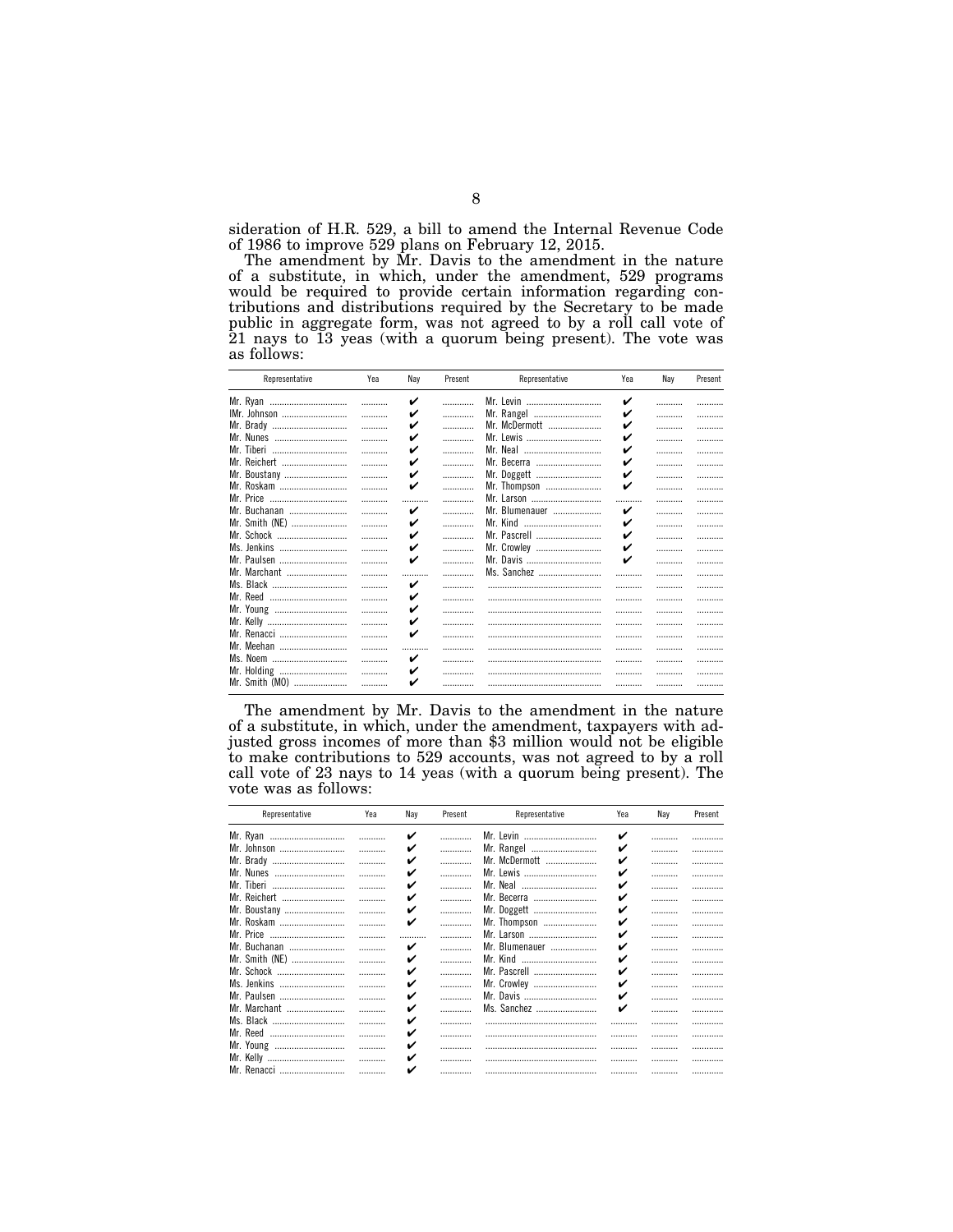| Representative     | Yea | Nav | Present | Representative | Yea | Nav | Present |
|--------------------|-----|-----|---------|----------------|-----|-----|---------|
| Mr<br>Meehan       |     |     |         |                |     |     |         |
| Mr<br>Noem         |     |     |         |                |     |     |         |
| Mr. Holding        |     |     |         |                |     |     |         |
| Mr. Smith (MO)<br> |     |     |         |                |     |     |         |

The bill, H.R. 529, was ordered favorably reported as amended to the House of Representatives by a voice vote (with a quorum being present).

#### **IV. BUDGET EFFECTS OF THE BILL**

#### A. COMMITTEE ESTIMATE OF BUDGETARY EFFECTS

In compliance with clause 3(d) of rule XIII of the Rules of the House of Representatives, the following statement is made concerning the effects on the budget of the bill, H.R. 529, as reported. The bill, as reported, is estimated to have the following effect on Federal budget receipts for fiscal years 2015–2025:

| Fiscal years, in millions of dollars- |      |      |      |      |      |      |                               |      |               |      |             |             |
|---------------------------------------|------|------|------|------|------|------|-------------------------------|------|---------------|------|-------------|-------------|
| 2015                                  | 2016 | 2017 | 2018 | 2019 | 2020 | 2021 | 2022                          | 2023 | 2024          | 2025 | $2015 - 20$ | $2015 - 25$ |
| $-1$                                  | $-2$ |      |      |      |      |      | $-2$ $-3$ $-3$ $-4$ $-5$ $-6$ |      | $-7 - 8 - 10$ |      | $-15$       | $-51$       |

Pursuant to clause 8 of rule XIII of the Rules of the House of Representatives, the following statement is made by the Joint Committee on Taxation with respect to the provisions of the bill amending the Internal Revenue Code of 1986: the gross budgetary effect (before incorporating macroeconomic effects) in any fiscal year is less than 0.25 percent of the current projected gross domestic product of the United States for that fiscal year; therefore, the bill is not ''major legislation'' for purposes of requiring that the estimate include the budgetary effects of changes in economic output, employment, capital stock and other macroeconomic variables.

## B. STATEMENT REGARDING NEW BUDGET AUTHORITY AND TAX EXPENDITURES BUDGET AUTHORITY

In compliance with clause  $3(c)(2)$  of rule XIII of the Rules of the House of Representatives, the Committee states that the bill involves no new or increased budget authority. The Committee further states that the revenue-reducing tax provisions involve increased tax expenditures. (See amounts in table in Part IV.A., above.)

## C. COST ESTIMATE PREPARED BY THE CONGRESSIONAL BUDGET **OFFICE**

In compliance with clause  $3(c)(3)$  of rule XIII of the Rules of the House of Representatives, requiring a cost estimate prepared by the CBO, the following statement by CBO is provided.

9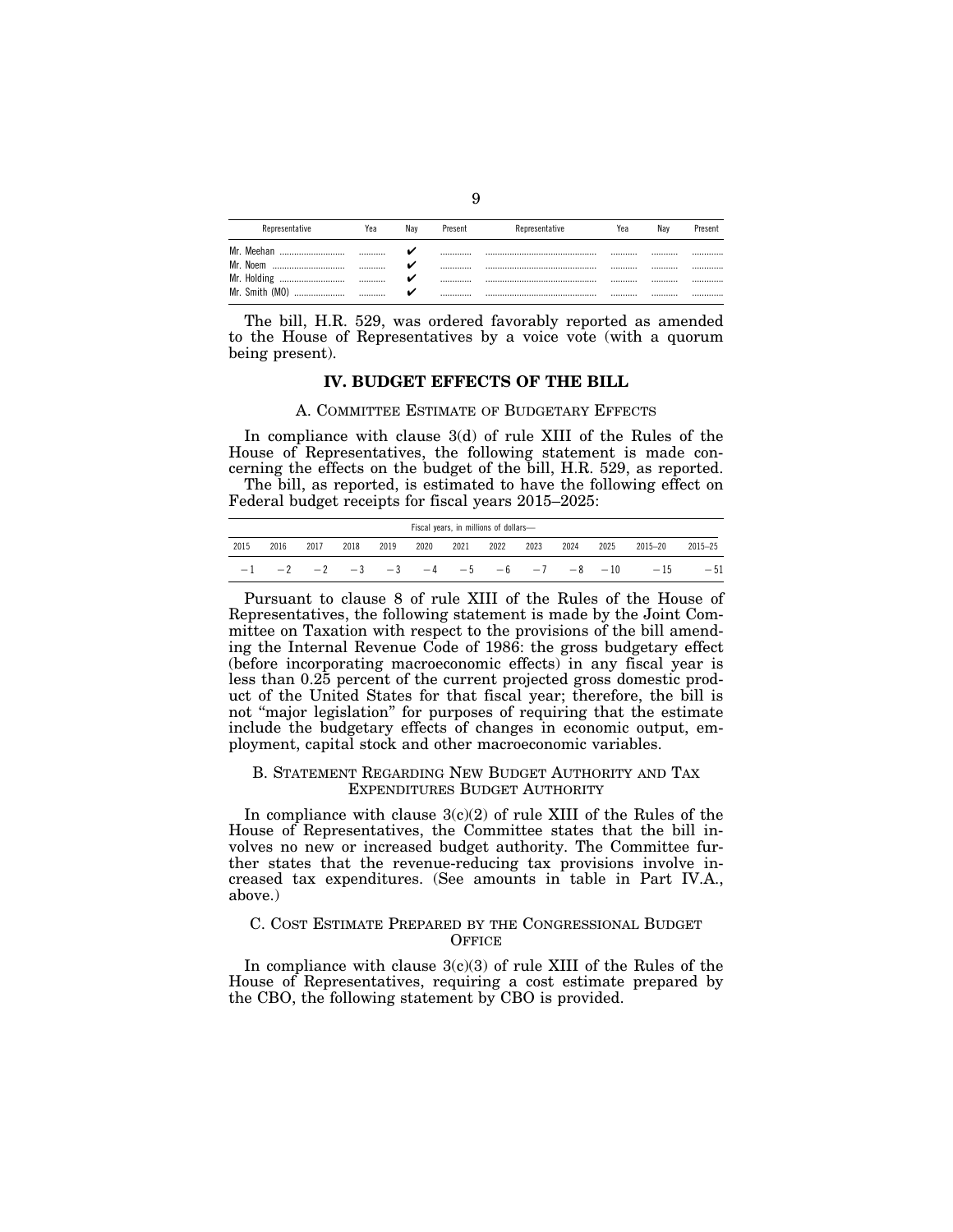# U.S. CONGRESS, CONGRESSIONAL BUDGET OFFICE, *Washington, DC, February 19, 2015.*

Hon. PAUL RYAN,

*Chairman, Committee on Ways and Means, House of Representatives, Washington, DC.* 

DEAR MR. CHAIRMAN: The Congressional Budget Office has prepared the enclosed cost estimate for H.R. 529, a bill to amend the Internal Revenue Code of 1986 to improve 529 plans.

If you wish further details on this estimate, we will be pleased to provide them. The CBO staff contact is Logan Timmerhoff. Sincerely,

ROBERT A. SUNSHINE (For Douglas W. Elmendorf).

Enclosure.

# *H.R. 529—A bill to amend the Internal Revenue Code of 1986 to improve 529 plans*

H.R. 529 would modify the tax treatment of college savings plans authorized under section 529 of the Internal Revenue Code. Under current law, income earned on amounts in those accounts accumulates on a tax-free basis, and the distribution of such income is not included in the taxable income of the recipient to the extent that it is used to pay certain higher education expenses. H.R. 529 would expand the qualifying expenses to include certain computer and related expenses. The bill would also modify the computation of the taxable portion of a distribution when the contributor has established multiple accounts for the student. In addition, H.R. 529 would allow beneficiaries to pay no tax in the event that they receive a refund from the educational institution (for example, after withdrawing from enrollment) and contribute the refunded amount back to the savings plan within 60 days.

The staff of the Joint Committee on Taxation (JCT) estimates that enacting H.R. 529 would reduce revenues, thus increasing federal deficits, by \$51 million over the 2015–2025 period.

The Statutory Pay-As-You-Go Act of 2010 establishes budget-reporting and enforcement procedures for legislation affecting direct spending and revenues. Enacting H.R. 529 would result in revenue losses in each year beginning in 2015. The estimated increases in the deficit are shown in the following table.

JCT has determined that the bill contains no intergovernmental or private-sector mandates as defined in the Unfunded Mandates Reform Act.

The CBO staff contact for this estimate is Logan Timmerhoff. The estimate was approved by David Weiner, Assistant Director for Tax Analysis.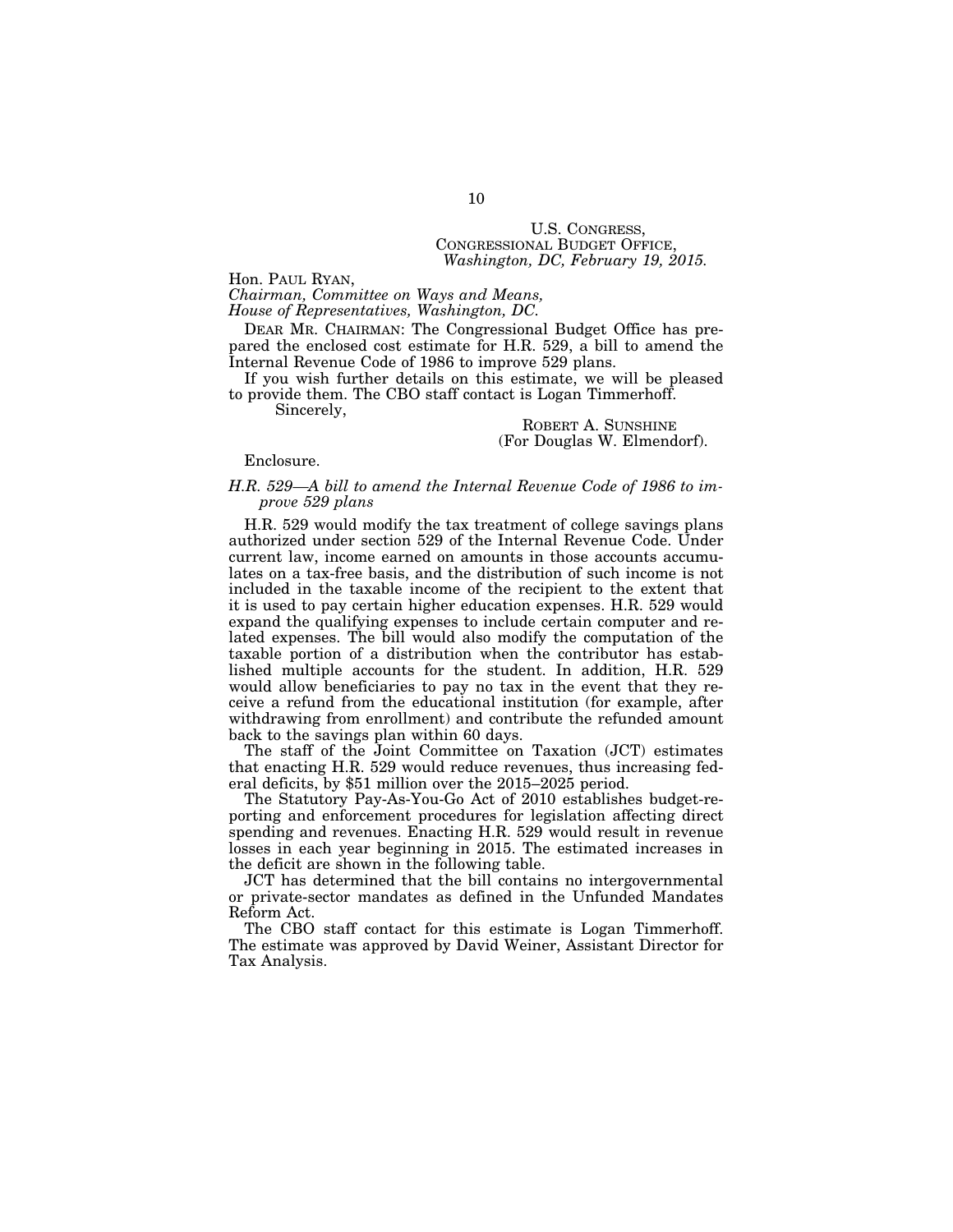CBO ESTIMATE OF PAY-AS-YOU-GO EFFECTS FOR H.R. 529, AS ORDERED REPORTED BY THE HOUSE COMMITTEE ON WAYS AND MEANS ON FEBRUARY 12, 2015

|                                                        | By fiscal year, in millions of dollars- |  |  |  |                             |  |  |  |  |  |                                                   |               |               |
|--------------------------------------------------------|-----------------------------------------|--|--|--|-----------------------------|--|--|--|--|--|---------------------------------------------------|---------------|---------------|
|                                                        | 2015                                    |  |  |  |                             |  |  |  |  |  | 2016 2017 2018 2019 2020 2021 2022 2023 2024 2025 | 2015—<br>2020 | $2015 - 2025$ |
|                                                        |                                         |  |  |  | NET INCREASE IN THE DEFICIT |  |  |  |  |  |                                                   |               |               |
| Statutory Pay-As-You-Go Impact  1 2 2 3 3 4 5 6 7 8 10 |                                         |  |  |  |                             |  |  |  |  |  |                                                   | - 15          | -51           |

## **V. OTHER MATTERS TO BE DISCUSSED UNDER THE RULES OF THE HOUSE**

#### A. COMMITTEE OVERSIGHT FINDINGS AND RECOMMENDATIONS

With respect to clause  $3(c)(1)$  of rule XIII of the Rules of the House of Representatives (relating to oversight findings), the Committee advises that it was as a result of the Committee's review of the provisions of H.R. 529 that the Committee concluded that it is appropriate to report the bill, as amended, favorably to the House of Representatives with the recommendation that the bill do pass.

#### B. STATEMENT OF GENERAL PERFORMANCE GOALS AND OBJECTIVES

With respect to clause  $3(c)(4)$  of rule XIII of the Rules of the House of Representatives, the Committee advises that the bill contains no measure that authorizes funding, so no statement of general performance goals and objectives for which any measure authorizes funding is required.

#### C. INFORMATION RELATING TO UNFUNDED MANDATES

This information is provided in accordance with section 423 of the Unfunded Mandates Reform Act of 1995 (Pub. L. No. 104–4).

The Committee has determined that the bill does not contain Federal mandates on the private sector. The Committee has determined that the bill does not impose a Federal intergovernmental mandate on State, local, or tribal governments.

## D. APPLICABILITY OF HOUSE RULE XXI 5(b)

Rule XXI 5(b) of the Rules of the House of Representatives provides, in part, that ''A bill or joint resolution, amendment, or conference report carrying a Federal income tax rate increase may not be considered as passed or agreed to unless so determined by a vote of not less than three-fifths of the Members voting, a quorum being present.'' The Committee has carefully reviewed the bill, and states that the bill does not involve any Federal income tax rate increases within the meaning of the rule.

## E. TAX COMPLEXITY ANALYSIS

The following statement is made pursuant to clause  $3(h)(1)$  of rule XIII of the Rules of the House of Representatives. Section 4022(b) of the Internal Revenue Service Restructuring and Reform Act of 1998 requires the staff of the Joint Committee on Taxation (in consultation with the Internal Revenue Service and the Treasury Department) to provide a tax complexity analysis. The com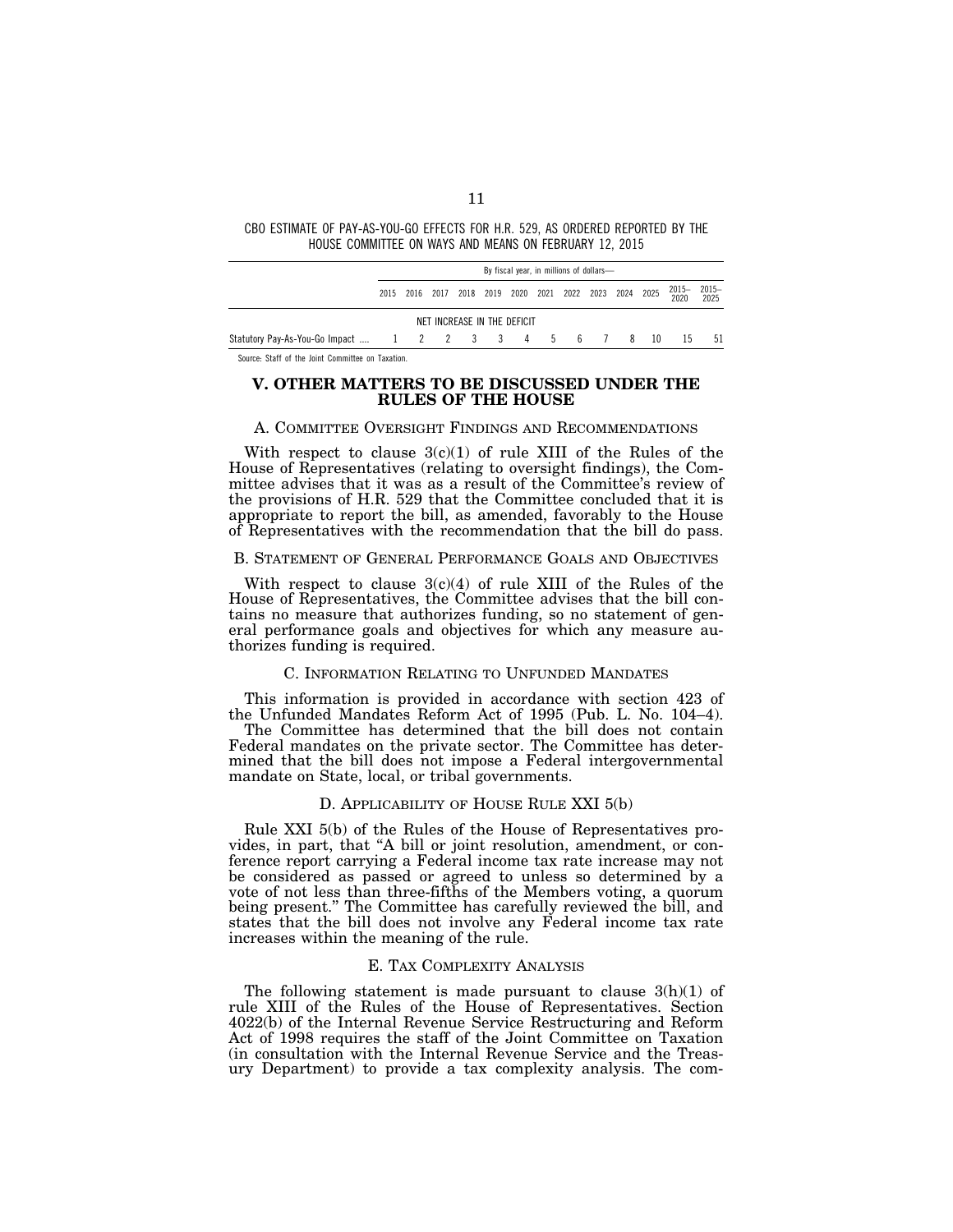plexity analysis is required for all legislation reported by the Senate Committee on Finance, the House Committee on Ways and Means, or any committee of conference if the legislation includes a provision that directly or indirectly amends the Internal Revenue Code and has widespread applicability to individuals or small businesses.

Pursuant to clause 3(h)(1) of rule XIII of the Rules of the House of Representatives, the staff of the Joint Committee on Taxation has determined that a complexity analysis is not required under section 4022(b) of the IRS Reform Act because the bill contains no provisions that amend the Code and that have ''widespread applicability'' to individuals or small businesses, within the meaning of the rule.

## F. CONGRESSIONAL EARMARKS, LIMITED TAX BENEFITS, AND LIMITED TARIFF BENEFITS

With respect to clause 9 of rule XXI of the Rules of the House of Representatives, the Committee has carefully reviewed the provisions of the bill, and states that the provisions of the bill do not contain any congressional earmarks, limited tax benefits, or limited tariff benefits within the meaning of the rule.

#### G. DUPLICATION OF FEDERAL PROGRAMS

In compliance with Sec.  $3(g)(2)$  of H. Res. 5 (114th Congress), the Committee states that no provision of the bill establishes or reauthorizes: (1) a program of the Federal Government known to be duplicative of another Federal program, (2) a program included in any report from the Government Accountability Office to Congress pursuant to section 21 of Public Law 111–139, or (3) a program related to a program identified in the most recent Catalog of Federal Domestic Assistance, published pursuant to the Federal Program Information Act (Public Law 95–220, as amended by Public Law 98– 169).

## H. DISCLOSURE OF DIRECTED RULE MAKINGS

In compliance with Sec. 3(i) of H. Res. 5 (114th Congress), the following statement is made concerning directed rule makings: The Committee estimates that the bill requires no directed rule makings within the meaning of such section.

## **VI. CHANGES IN EXISTING LAW MADE BY THE BILL, AS REPORTED**

In compliance with clause 3(e) of rule XIII of the Rules of the House of Representatives, changes in existing law made by the bill, as reported, are shown as follows (existing law proposed to be omitted is enclosed in black brackets, new matter is printed in italic, existing law in which no change is proposed is shown in roman):

#### **INTERNAL REVENUE CODE OF 1986**

\* \* \* \* \* \* \*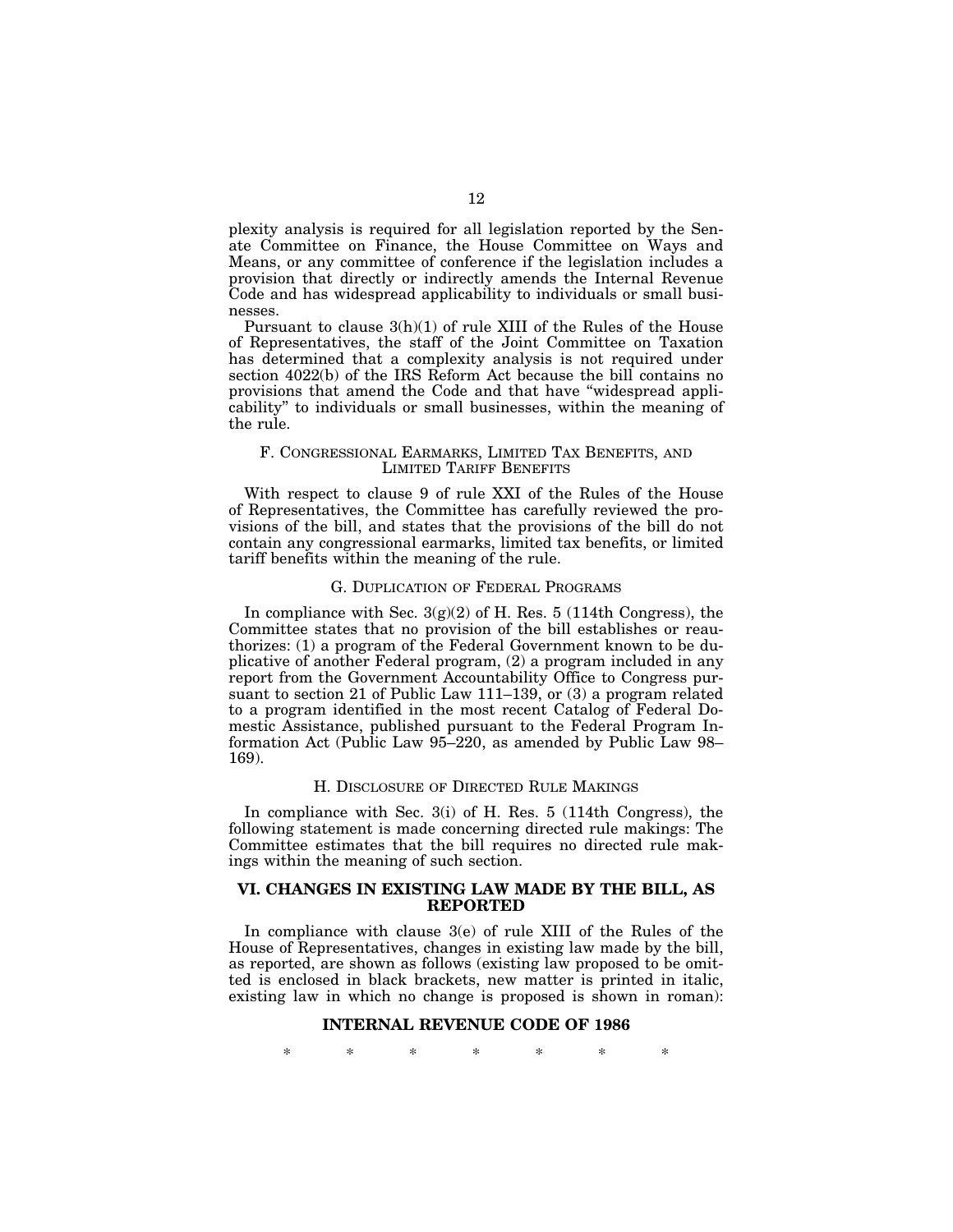# **Subtitle A—Income Taxes**

\* \* \* \* \* \* \*

# **CHAPTER 1—NORMAL TAXES AND SURTAXES**

\* \* \* \* \* \* \*

# **Subchapter F—Exempt Organizations**

\* \* \* \* \* \* \*

## **PART VIII—CERTAIN SAVINGS ENTITIES**

#### **SEC. 529. QUALIFIED TUITION PROGRAMS.**

(a) GENERAL RULE.—A qualified tuition program shall be exempt from taxation under this subtitle. Notwithstanding the preceding sentence, such program shall be subject to the taxes imposed by section 511 (relating to imposition of tax on unrelated business income of charitable organizations).

(b) QUALIFIED TUITION PROGRAM.—For purposes of this section—

(1) IN GENERAL.—The term ''qualified tuition program'' means a program established and maintained by a State or agency or instrumentality thereof or by 1 or more eligible educational institutions—

(A) under which a person—

(i) may purchase tuition credits or certificates on behalf of a designated beneficiary which entitle the beneficiary to the waiver or payment of qualified higher education expenses of the beneficiary, or

(ii) in the case of a program established and maintained by a State or agency or instrumentality thereof, may make contributions to an account which is established for the purpose of meeting the qualified higher education expenses of the designated beneficiary of the account, and

(B) which meets the other requirements of this subsection.

Except to the extent provided in regulations, a program established and maintained by 1 or more eligible educational institutions shall not be treated as a qualified tuition program unless such program provides that amounts are held in a qualified trust and such program has received a ruling or determination that such program meets the applicable requirements for a qualified tuition program. For purposes of the preceding sentence, the term "qualified trust" means a trust which is created or organized in the United States for the exclusive benefit of designated beneficiaries and with respect to which the requirements of paragraphs (2) and (5) of section 408(a) are met.

(2) CASH CONTRIBUTIONS.—A program shall not be treated as a qualified tuition program unless it provides that purchases or contributions may only be made in cash.

(3) SEPARATE ACCOUNTING.—A program shall not be treated as a qualified tuition program unless it provides separate accounting for each designated beneficiary.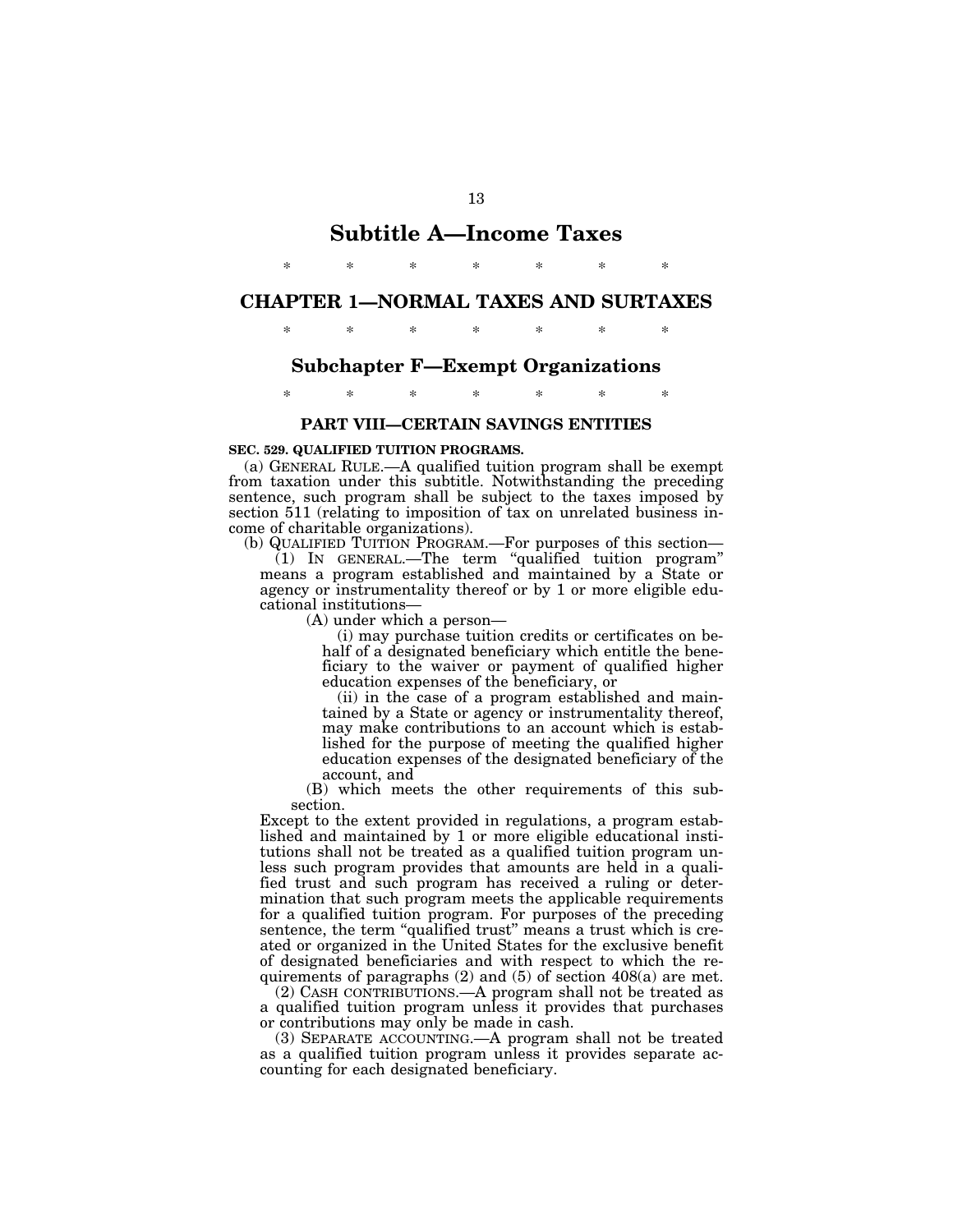(4) LIMITED INVESTMENT DIRECTION.—A program shall not be treated as a qualified tuition program unless it provides that any contributor to, or designated beneficiary under, such program may, directly or indirectly, direct the investment of any contributions to the program (or any earnings thereon) no more than 2 times in any calendar year.

(5) NO PLEDGING OF INTEREST AS SECURITY.—A program shall not be treated as a qualified tuition program if it allows any interest in the program or any portion thereof to be used as security for a loan.

(6) PROHIBITION ON EXCESS CONTRIBUTIONS.—A program shall not be treated as a qualified tuition program unless it provides adequate safeguards to prevent contributions on behalf of a designated beneficiary in excess of those necessary to provide for the qualified higher education expenses of the beneficiary.

(c) TAX TREATMENT OF DESIGNATED BENEFICIARIES AND CONTRIB- UTORS.—

(1) IN GENERAL.—Except as otherwise provided in this subsection, no amount shall be includible in gross income of—

(A) a designated beneficiary under a qualified tuition program, or

(B) a contributor to such program on behalf of a designated beneficiary,

with respect to any distribution or earnings under such program.

(2) GIFT TAX TREATMENT OF CONTRIBUTIONS.—For purposes of chapters 12 and 13—

(A) IN GENERAL.—Any contribution to a qualified tuition program on behalf of any designated beneficiary—

(i) shall be treated as a completed gift to such bene-

ficiary which is not a future interest in property, and (ii) shall not be treated as a qualified transfer under section 2503(e).

(B) TREATMENT OF EXCESS CONTRIBUTIONS.—If the aggregate amount of contributions described in subparagraph (A) during the calendar year by a donor exceeds the limitation for such year under section 2503(b), such aggregate amount shall, at the election of the donor, be taken into account for purposes of such section ratably over the 5 year period beginning with such calendar year.

(3) DISTRIBUTIONS.—

(A) IN GENERAL.—Any distribution under a qualified tuition program shall be includible in the gross income of the distributee in the manner as provided under section 72 to the extent not excluded from gross income under any other provision of this chapter.

(B) DISTRIBUTIONS FOR QUALIFIED HIGHER EDUCATION EXPENSES.—For purposes of this paragraph—

(i) IN-KIND DISTRIBUTIONS.—No amount shall be includible in gross income under subparagraph (A) by reason of a distribution which consists of providing a benefit to the distributee which, if paid for by the distributee, would constitute payment of a qualified higher education expense.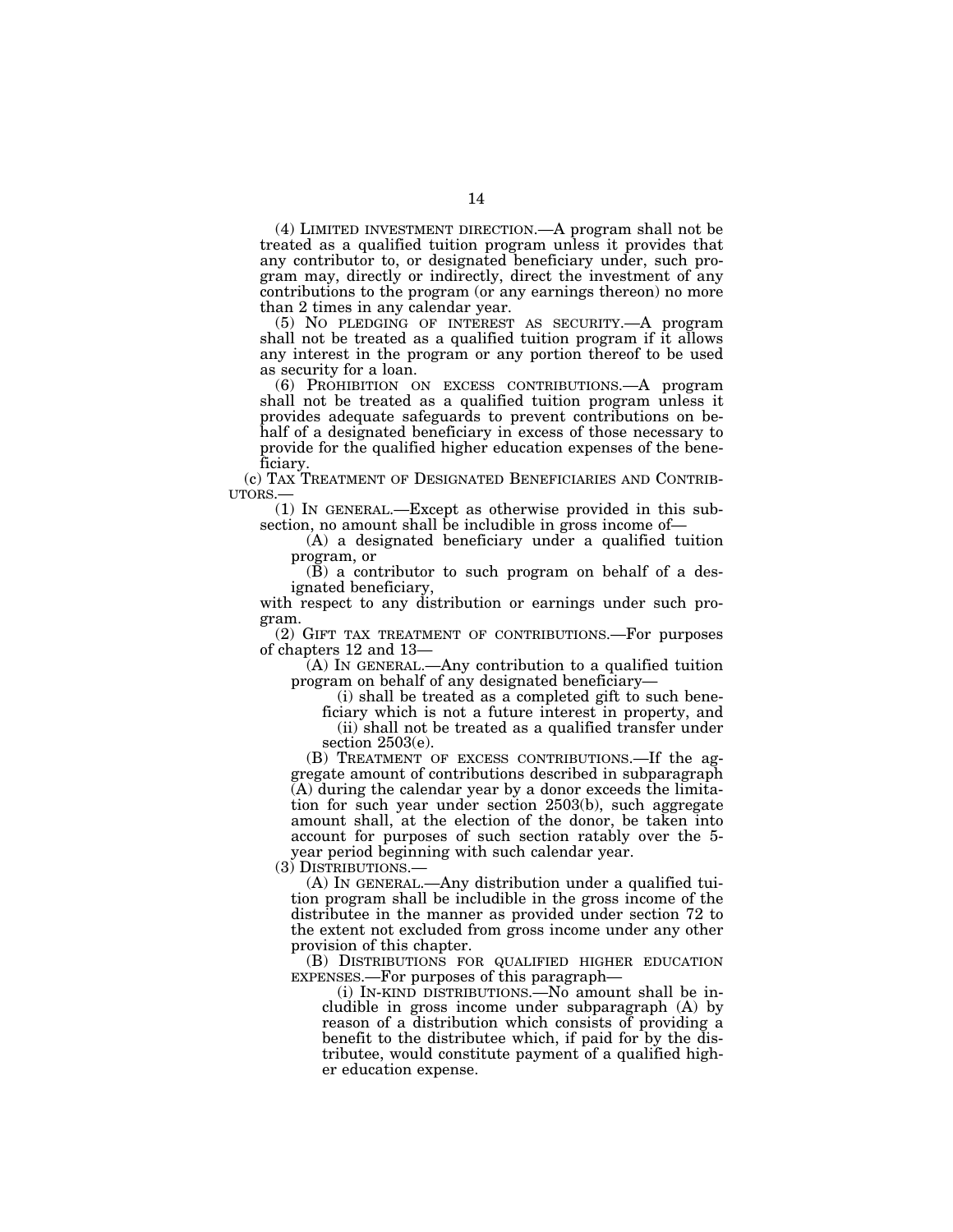(ii) CASH DISTRIBUTIONS.—In the case of distributions not described in clause (i), if—

(I) such distributions do not exceed the qualified higher education expenses (reduced by expenses described in clause (i)), no amount shall be includible in gross income, and

(II) in any other case, the amount otherwise includible in gross income shall be reduced by an amount which bears the same ratio to such amount as such expenses bear to such distributions.

(iii) EXCEPTION FOR INSTITUTIONAL PROGRAMS.—In the case of any taxable year beginning before January 1, 2004, clauses (i) and (ii) shall not apply with respect to any distribution during such taxable year under a qualified tuition program established and maintained by 1 or more eligible educational institutions.

(iv) TREATMENT AS DISTRIBUTIONS.—Any benefit furnished to a designated beneficiary under a qualified tuition program shall be treated as a distribution to the beneficiary for purposes of this paragraph.

(v) COORDINATION WITH HOPE AND LIFETIME LEARN-ING CREDITS.—The total amount of qualified higher education expenses with respect to an individual for the taxable year shall be reduced—

(I) as provided in section  $25A(g)(2)$ , and

(II) by the amount of such expenses which were taken into account in determining the credit allowed to the taxpayer or any other person under section 25A.

(vi) COORDINATION WITH COVERDELL EDUCATION SAVINGS ACCOUNTS.—If, with respect to an individual for any taxable year—

(I) the aggregate distributions to which clauses

(i) and (ii) and section  $530(d)(2)(A)$  apply, exceed (II) the total amount of qualified higher edu-

cation expenses otherwise taken into account under clauses (i) and (ii) (after the application of clause (v)) for such year,

the taxpayer shall allocate such expenses among such distributions for purposes of determining the amount of the exclusion under clauses (i) and (ii) and section 530(d)(2)(A).

(C) CHANGE IN BENEFICIARIES OR PROGRAMS.—

(i) ROLLOVERS.—Subparagraph (A) shall not apply to that portion of any distribution which, within 60 days of such distribution, is transferred—

(I) to another qualified tuition program for the benefit of the designated beneficiary, or

(II) to the credit of another designated beneficiary under a qualified tuition program who is a member of the family of the designated beneficiary with respect to which the distribution was made.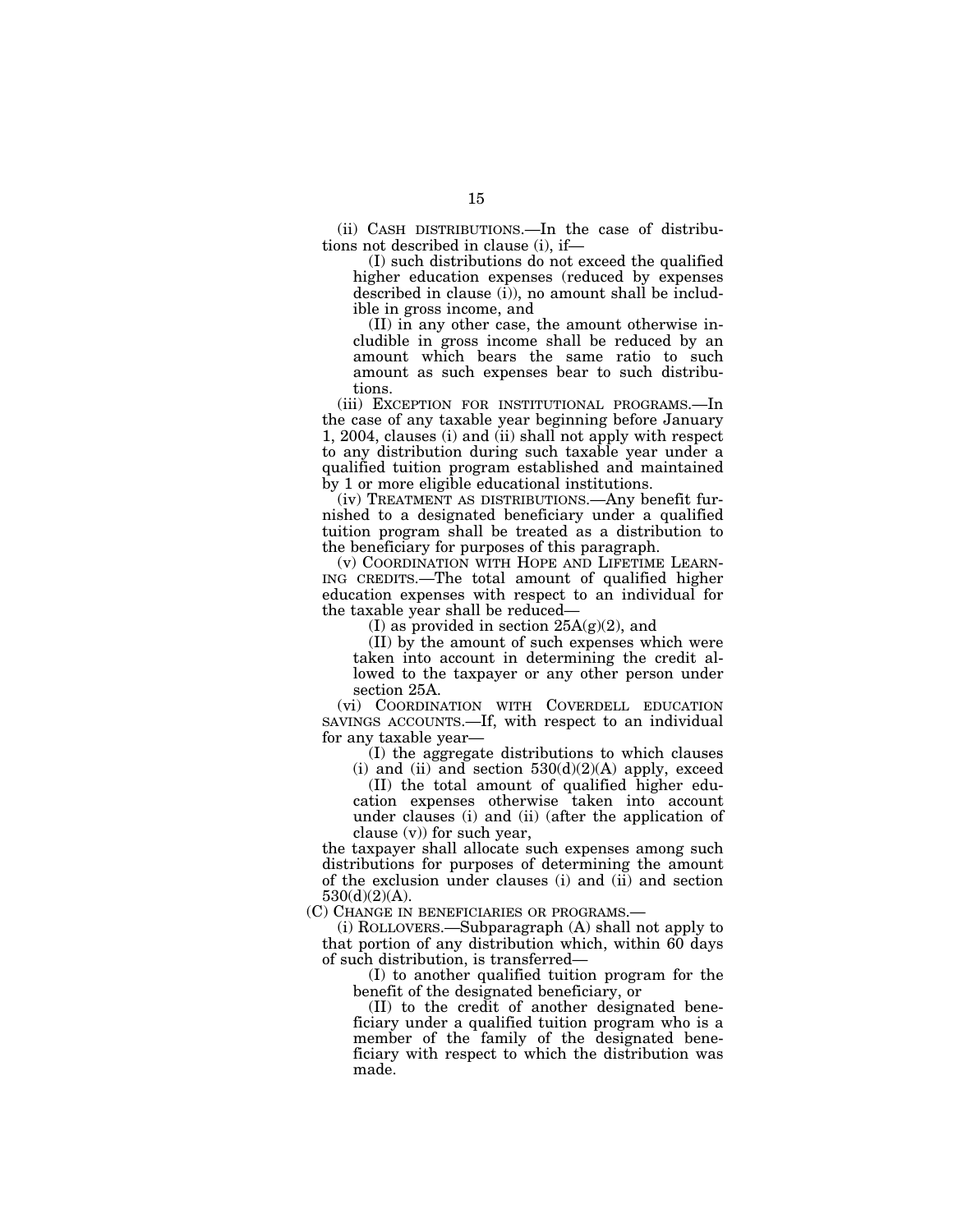(ii) CHANGE IN DESIGNATED BENEFICIARIES.—Any change in the designated beneficiary of an interest in a qualified tuition program shall not be treated as a distribution for purposes of subparagraph (A) if the new beneficiary is a member of the family of the old beneficiary.

(iii) LIMITATION ON CERTAIN ROLLOVERS.—Clause  $(i)(I)$  shall not apply to any transfer if such transfer occurs within 12 months from the date of a previous transfer to any qualified tuition program for the benefit of the designated beneficiary.

 $I(D)$  OPERATING RULES.—For purposes of applying section 72—

 $(i)$  to the extent provided by the Secretary, all qualified tuition programs of which an individual is a designated beneficiary shall be treated as one program,

 $\lceil$ (ii) except to the extent provided by the Secretary, all distributions during a taxable year shall be treated as one distribution, and

ø(iii) except to the extent provided by the Secretary, the value of the contract, income on the contract, and investment in the contract shall be computed as of the close of the calendar year in which the taxable year begins.

*(D) SPECIAL RULE FOR CONTRIBUTIONS OF REFUNDED AMOUNTS.—In the case of a beneficiary who receives a refund of any qualified higher education expenses from an eligible educational institution, subparagraph (A) shall not apply to that portion of any distribution for the taxable year which is recontributed to a qualified tuition program of which such individual is a beneficiary, but only to the extent such recontribution is made not later than 60 days after the date of such refund and does not exceed the refunded amount.* 

(4) ESTATE TAX TREATMENT.—

(A) IN GENERAL.—No amount shall be includible in the gross estate of any individual for purposes of chapter 11 by reason of an interest in a qualified tuition program.

(B) AMOUNTS INCLUDIBLE IN ESTATE OF DESIGNATED BEN-EFICIARY IN CERTAIN CASES.—Subparagraph (A) shall not apply to amounts distributed on account of the death of a beneficiary.

(C) AMOUNTS INCLUDIBLE IN ESTATE OF DONOR MAKING EXCESS CONTRIBUTIONS.—In the case of a donor who makes the election described in paragraph (2)(B) and who dies before the close of the 5-year period referred to in such paragraph, notwithstanding subparagraph (A), the gross estate of the donor shall include the portion of such contributions properly allocable to periods after the date of death of the donor.

(5) OTHER GIFT TAX RULES.—For purposes of chapters 12 and 13—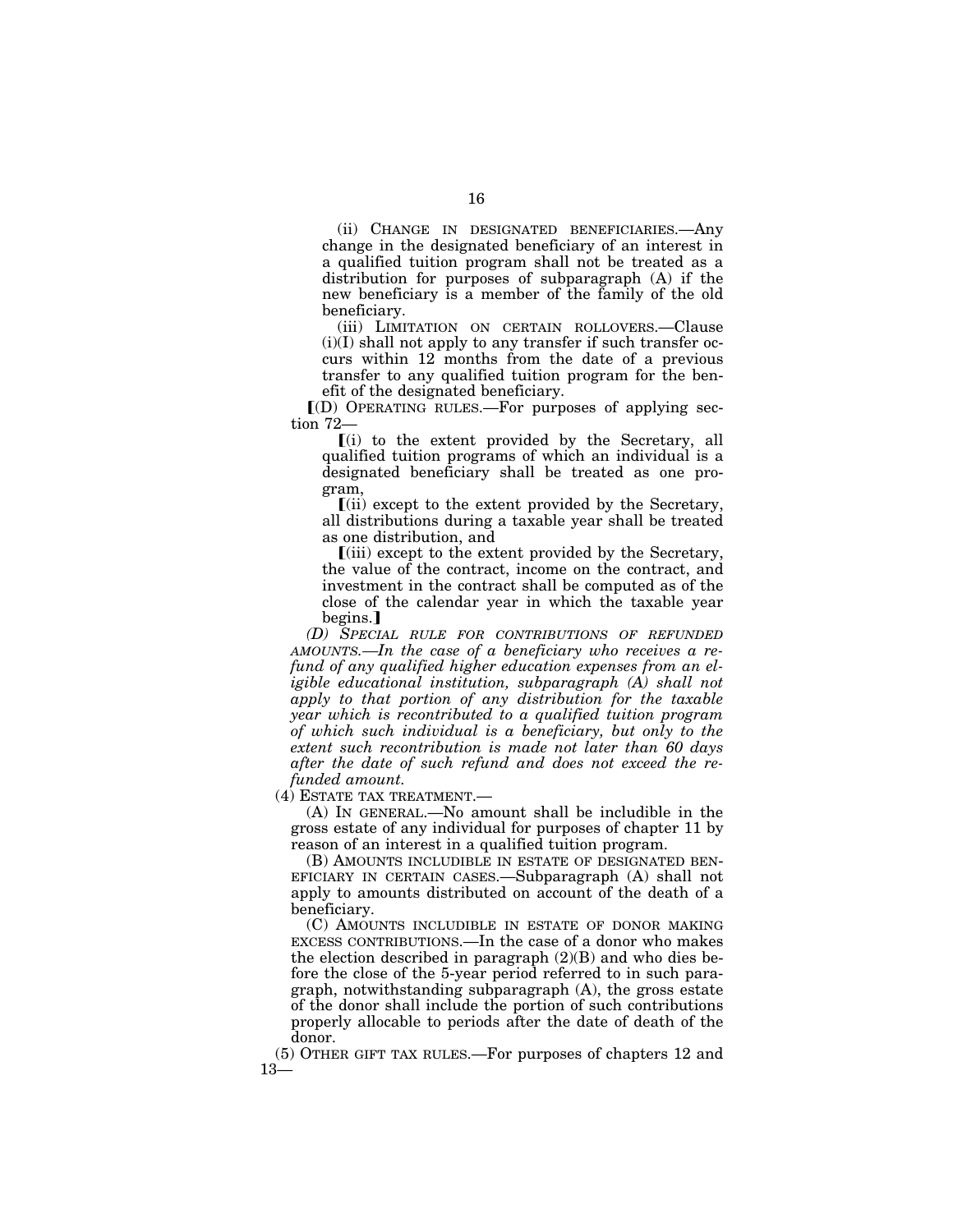(A) TREATMENT OF DISTRIBUTIONS.—Except as provided in subparagraph (B), in no event shall a distribution from a qualified tuition program be treated as a taxable gift.

The taxes imposed by chapters 12 and 13 shall apply to a transfer by reason of a change in the designated beneficiary under the program (or a rollover to the account of a new beneficiary) unless the new beneficiary is—

(i) assigned to the same generation as (or a higher generation than) the old beneficiary (determined in accordance with section 2651), and

(ii) a member of the family of the old beneficiary.

(6) ADDITIONAL TAX.—The tax imposed by section  $530(d)(4)$ shall apply to any payment or distribution from a qualified tuition program in the same manner as such tax applies to a payment or distribution from an Coverdell education savings account. This paragraph shall not apply to any payment or distribution in any taxable year beginning before January 1, 2004, which is includible in gross income but used for qualified higher education expenses of the designated beneficiary.

(d) REPORTS.—Each officer or employee having control of the qualified tuition program or their designee shall make such reports regarding such program to the Secretary and to designated beneficiaries with respect to contributions, distributions, and such other matters as the Secretary may require. The reports required by this subsection shall be filed at such time and in such manner and furnished to such individuals at such time and in such manner as may be required by the Secretary.

(e) OTHER DEFINITIONS AND SPECIAL RULES.—For purposes of this section—

(1) DESIGNATED BENEFICIARY.—The term ''designated beneficiary'' means—

(A) the individual designated at the commencement of participation in the qualified tuition program as the beneficiary of amounts paid (or to be paid) to the program,

(B) in the case of a change in beneficiaries described in subsection  $(c)(3)(C)$ , the individual who is the new beneficiary, and

(C) in the case of an interest in a qualified tuition program purchased by a State or local government (or agency or instrumentality thereof) or an organization described in section  $501(c)(3)$  and exempt from taxation under section 501(a) as part of a scholarship program operated by such government or organization, the individual receiving such interest as a scholarship.

(2) MEMBER OF FAMILY.—The term ''member of the family'' means, with respect to any designated beneficiary—

(A) the spouse of such beneficiary;

(B) an individual who bears a relationship to such beneficiary which is described in subparagraphs (A) through (G) of section  $152(d)(2)$ ;

(C) the spouse of any individual described in subparagraph (B); and

(D) any first cousin of such beneficiary.

(3) QUALIFIED HIGHER EDUCATION EXPENSES.—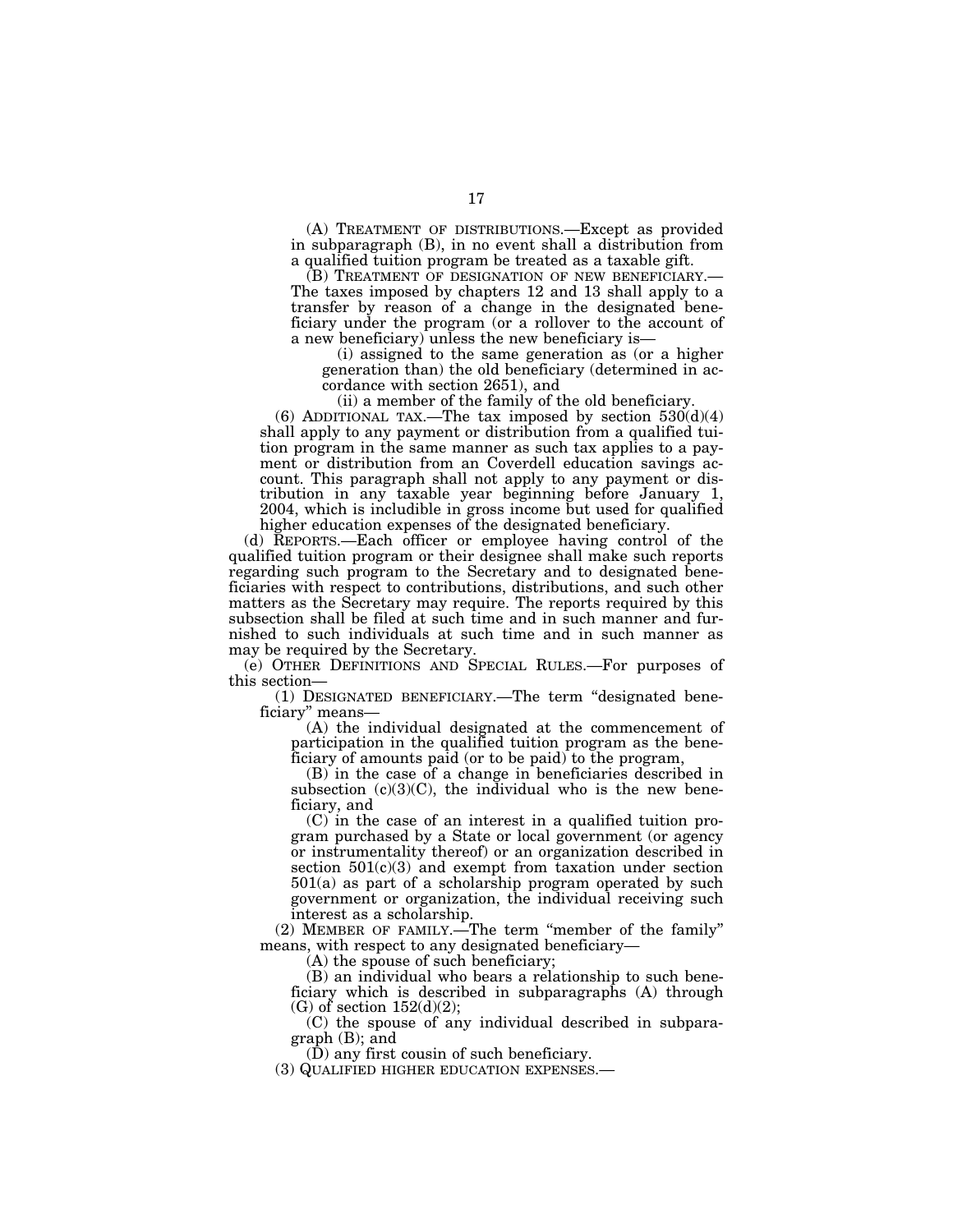(A) IN GENERAL.—The term ''qualified higher education expenses'' means—

(i) tuition, fees, books, supplies, and equipment required for the enrollment or attendance of a designated beneficiary at an eligible educational institution;

(ii) expenses for special needs services in the case of a special needs beneficiary which are incurred in connection with such enrollment or attendance

ø(iii) expenses paid or incurred in 2009 or 2010 for the purchase of any computer technology or equipment (as defined in section  $170(e)(6)(F)(i)$ ) or Internet access and related services, if such technology, equipment, or services are to be used by the beneficiary and the beneficiary's family during any of the years the beneficiary is enrolled at an eligible educational institution.

*(iii) expenses for the purchase of computer or peripheral equipment (as defined in section 168(i)(2)(B)), computer software (as defined in section 197(e)(3)(B)), or Internet access and related services, if such equipment, software, or services are to be used primarily by the beneficiary during any of the years the beneficiary is enrolled at an eligible educational institution.* 

Clause (iii) shall not include expenses for computer software designed for sports, games, or hobbies unless the software is predominantly educational in nature.

(B) ROOM AND BOARD INCLUDED FOR STUDENTS WHO ARE AT LEAST HALF-TIME.—

(i) IN GENERAL.—In the case of an individual who is an eligible student (as defined in section 25A(b)(3)) for any academic period, such term shall also include reasonable costs for such period (as determined under the qualified tuition program) incurred by the designated beneficiary for room and board while attending such institution. For purposes of subsection (b)(6), a designated beneficiary shall be treated as meeting the requirements of this clause.

(ii) LIMITATION.—The amount treated as qualified higher education expenses by reason of clause (i) shall not exceed—

(I) the allowance (applicable to the student) for room and board included in the cost of attendance (as defined in section 472 of the Higher Education Act of 1965 (20 U.S.C. 1087ll), as in effect on the date of the enactment of the Economic Growth and Tax Relief Reconciliation Act of 2001) as determined by the eligible educational institution for such period, or

(II) if greater, the actual invoice amount the student residing in housing owned or operated by the eligible educational institution is charged by such institution for room and board costs for such period.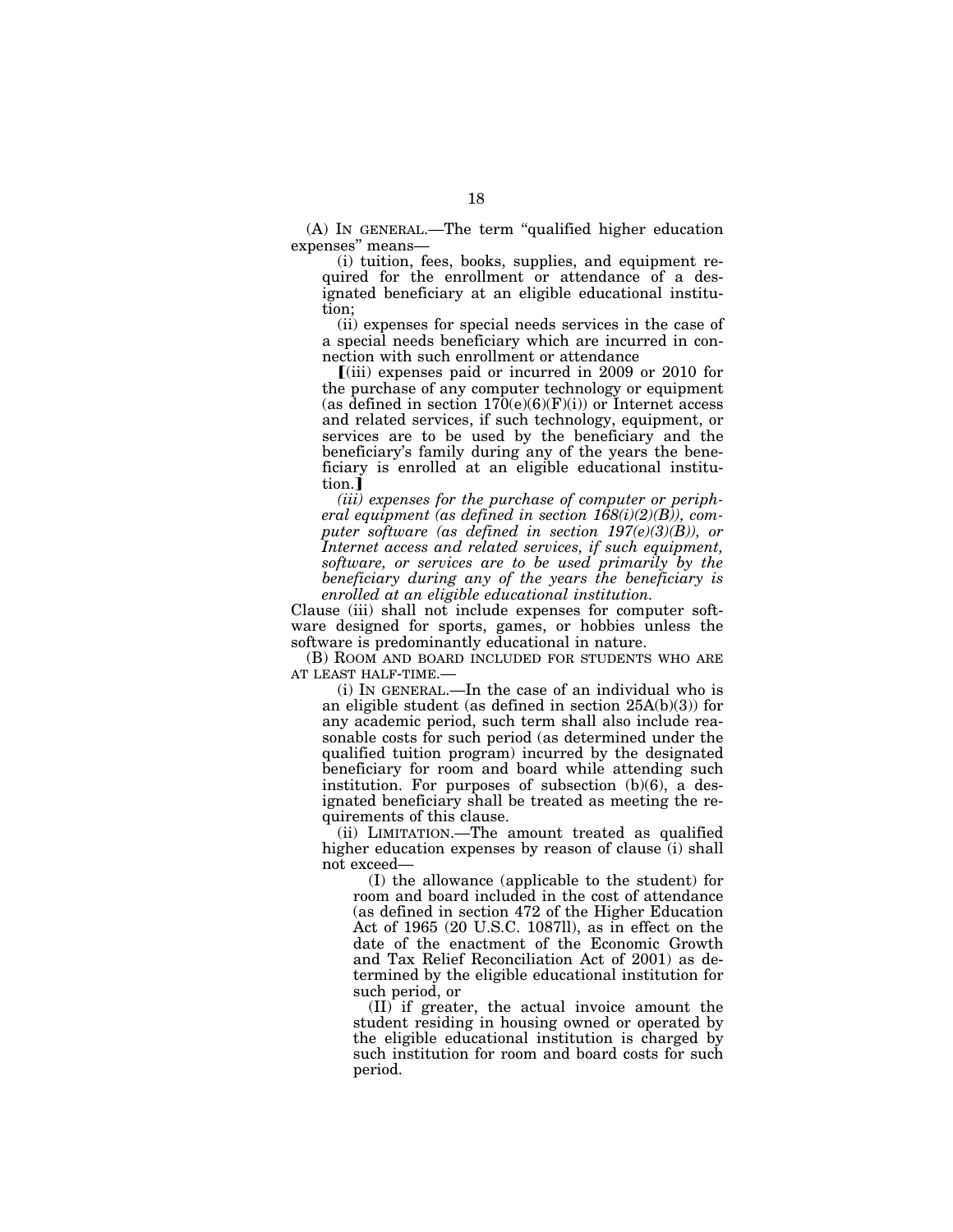(4) APPLICATION OF SECTION 514.—An interest in a qualified tuition program shall not be treated as debt for purposes of section 514.

(5) ELIGIBLE EDUCATIONAL INSTITUTION.—The term ''eligible educational institution'' means an institution—

(A) which is described in section 481 of the Higher Education Act of 1965 (20 U.S.C. 1088), as in effect on the date of the enactment of this paragraph, and

(B) which is eligible to participate in a program under title IV of such Act.

(f) REGULATIONS.—Notwithstanding any other provision of this section, the Secretary shall prescribe such regulations as may be necessary or appropriate to carry out the purposes of this section and to prevent abuse of such purposes, including regulations under chapters 11, 12, and 13 of this title.

\* \* \* \* \* \* \*